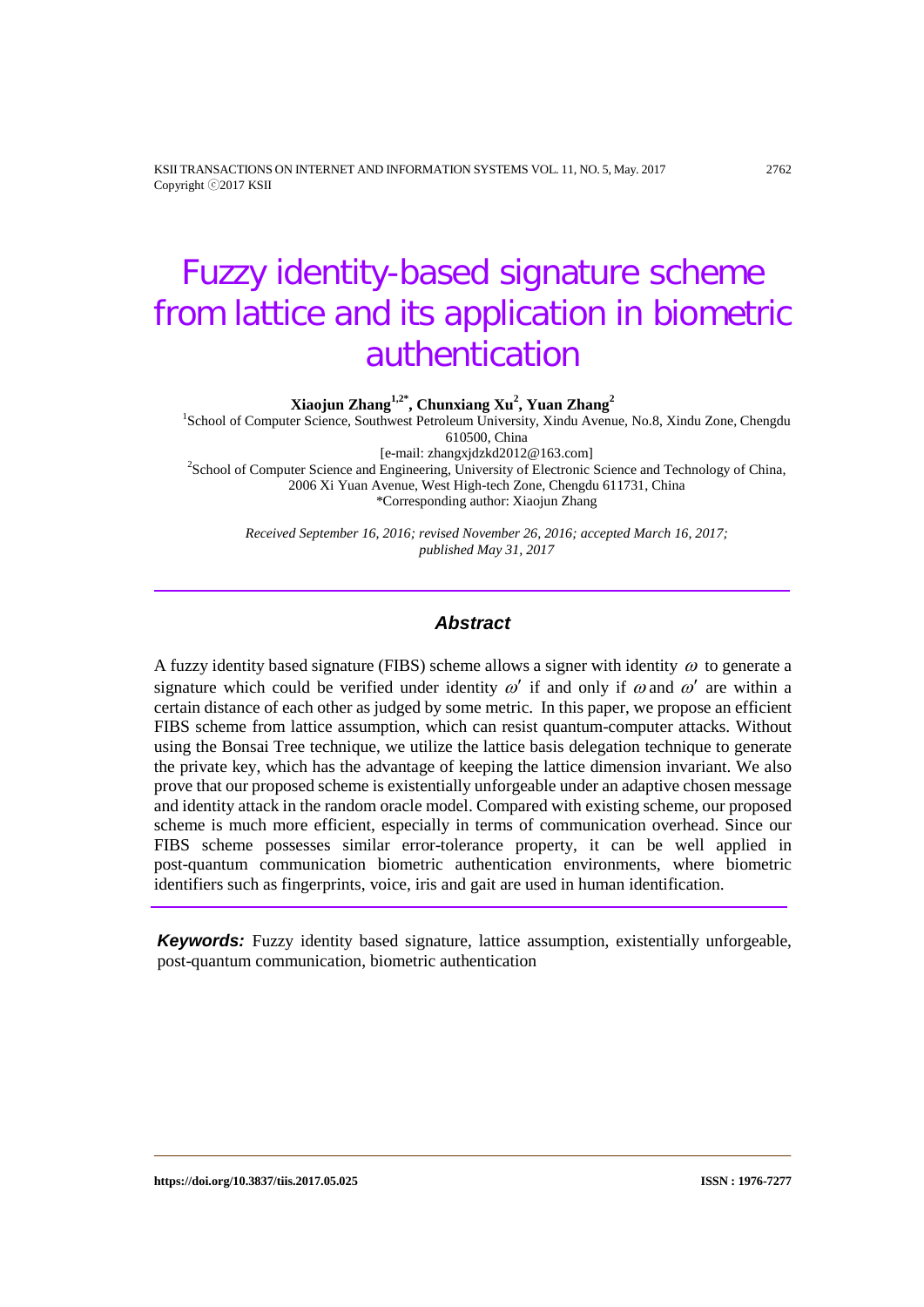# **1. Introduction**

Shamir [1] first introduced the concept of identity based cryptography, in which the public key of an entity can be easily computed from his arbitrary string, e.g. telephone number, an e-mail address, IP address, and so on. While the corresponding private key can be generated by the trusted Private Key Generator (PKG). Thus identity-based cryptography provides a more convenient alternative to the traditional Public Key Infrastructure (PKI).

To tolerate small errors of the identity, in 2005, Sahai and Waters [2] first introduced fuzzy identity based encryption (FIBE), in which identities are regarded as a set of descriptive attributes instead of a string of characters in previous IBE system. They also showed that FIBE can be used for a kind of application considered as attribute based encryption  $\lceil 3, 4 \rceil$ . In an FIBE scheme, a user with the private key for identity  $\omega$  is able to decrypt a ciphertext with identity  $\omega'$  if and only if  $\omega$  and  $\omega'$  are within a certain distance of each other as judged by some metric. Thus, an FIBE scheme allows for a certain amount of error tolerance in the identities.

A novel cryptographic primitive that is the signature analog of an FIBE scheme, we call it fuzzy identity based signature (FIBS). An FIBS scheme allows a signer with the identity  $\omega$  to issue a signature which could be verified under the identity  $\omega'$  if and only if  $\omega$  and  $\omega'$  are within a certain distance of each other as judged by some metric. An important feature of FIBS is that a private key associated with an identity rather than a master secret key of the PKG is shared among signature generation servers, which is more desirable in practice. FIBS scheme can be directly applied to IBS system which uses biometric identities. Consider the following situation: for a verifier, how to confirm the signer is the very one who has signed the contract if he had never known the signer? The signer should come to see the verifier with the contract he signed, and the verifier would use a biometric reading and ask the signer to provide his biometric information on the spot, the verifier can then construct the signer's public key from the collected biometric information and verify the signature of contract successfully.

Yang et al. [5] first proposed the FIBS scheme based on Sahai and Waters's FIBE scheme [2]. Subsequently, some FIBS schemes [6, 7, 8, 9] were proposed based on the traditional cryptographic hardness assumptions. However, according to the proof in Shor  $[10]$ , these traditional hardness assumptions can be solved by a quantum computer in polynomial time. Consequently, it is urgent to engage in researching cryptographic algorithms which can resist quantum computer attacks, namely post-quantum cryptography. During the post-quantum cryptography, the lattice-based cryptography has been regarded as the most important option for resisting quantum computer attacks due to its attractive advantages. Firstly, lattice-based cryptographic systems are based on worst-case hardness assumption while other known cryptographic constructions are based on average-case hardness assumption. It means that breaking the lattice-based cryptographic algorithm implies an efficient algorithm for solving any instance of some underlying lattice problem [11]. Secondly, the main operations in lattice-based cryptography are additions and multiplications over a moderate modulus, thus it is suitable for low power devices. Recently, Agrawal et al. [12] constructed an FIBE scheme from the hardness of the learning with errors (LWE). Inspired by this, Yao [13] constructed a fuzzy identity based signature based on the small integer solution (SIS) assumption. Particularly, with the Bonsai Tree technique in [14], the private key of each identity bit is enerated by the fuzzy extract algorithm. As a result, the dimension of private key and signature is expanded twice as much, thus the size of private key of each identity bit and the length of fuzzy identity-based signature are also expanded twice as much.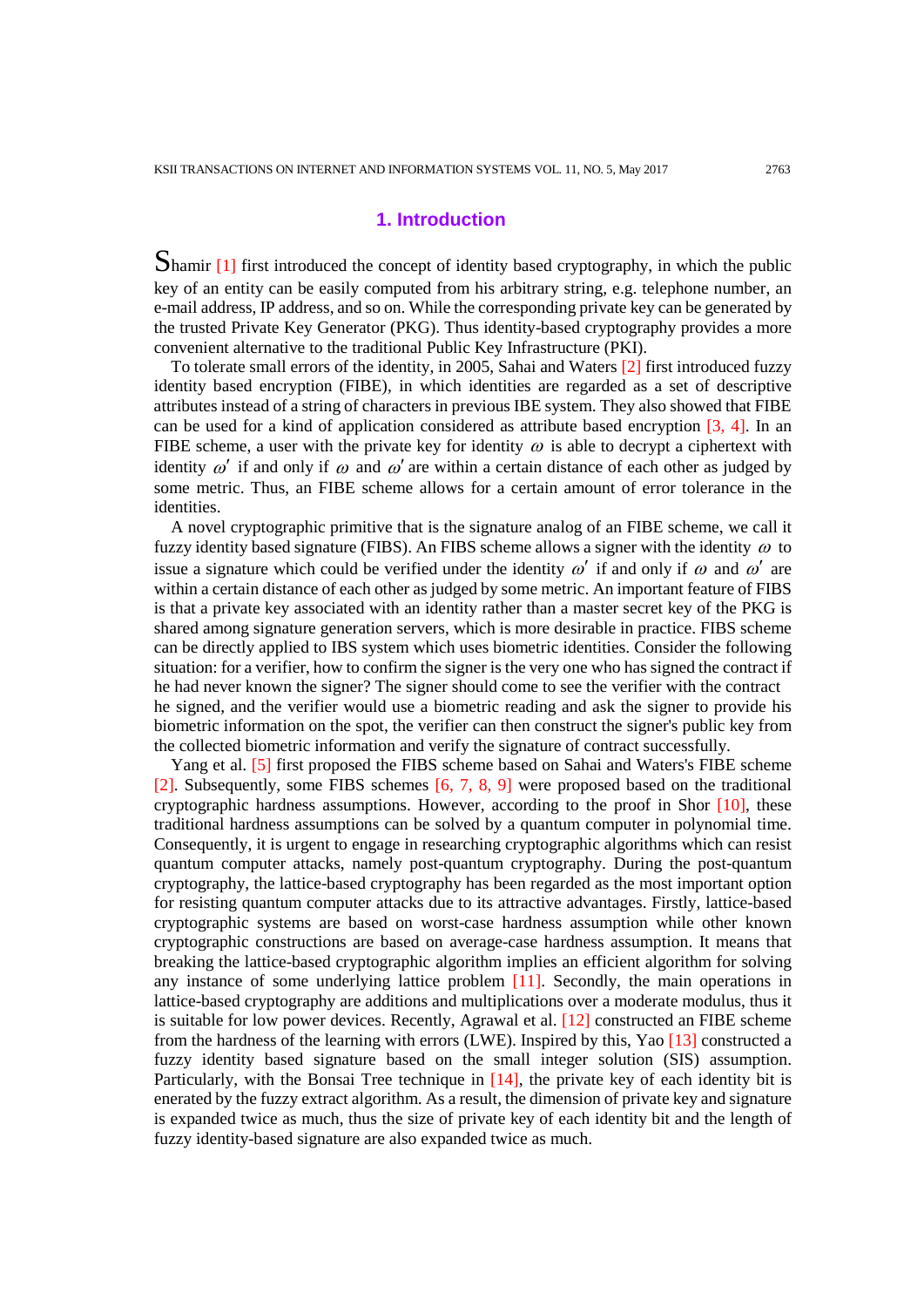#### **1.1 Our contributions**

As far as we are concerned, before our proposed scheme, there is only one FIBS scheme from lattice assumption [13]. Considering the needs to have more efficient fuzzy identity-based signature which can be applied even in the presence of quantum-computer, in this paper, we propose a new efficient fuzzy identity-based signature from lattice assumption. Without using the Bonsai Tree technique, we utilize the lattice basis delegation technique to generate the private key, which has the advantage of keeping the lattice dimension invariant. Meanwhile, we employ additive homomorphic hash function [15] to realize our homomorphic linearly lattice-based signature. We utilize the lattice basis delegation technique to construct fuzzy extract algorithms for each identity bit, the original related short basis of which is different from each other, while all the identities have a common short basis as the master secret key. Due to this property, we can further use Shamir secret-sharing technique to construct fuzzy identity-based signature. Moreover, we also prove that our scheme is existentially unforgeable under an adaptive chosen message attack and identity attack (EU-ACMIA) in the random oracle. Compared with existing lattice-based FIBS scheme, our proposed scheme is much more efficient, especially in terms of the communication overhead.

#### **2. Preliminaries**

#### **2.1 Background on lattices**

**Notation.** Throughout this paper we say that a function  $\epsilon$  is negligible if it is smaller than all polynomial fractions for sufficiently large *n* . We say that an event happens with overwhelming probability if it happens with probability at least  $1 - \epsilon(n)$  for some negligible function  $\epsilon$ . We say that integer vectors  $v_1, \dots, v_n \in Z_q^n$  are  $Z_q$ -linearly independent if they are linearly independent reduced modulo *q*. Let *B* be a set of vectors as  $B = [b_1, \dots, b_m] \subseteq R^{m \times m}$ ,  $||B||=max_i ||b_i||$  ( $1 \le i \le m$ ) denotes the  $L_2$  length of the longest vector in *B*. While  $\widetilde{B} = [\widetilde{b_1}, \cdots, \widetilde{b_m}] \subseteq R^{m \times m}$  denotes the Gram-Schmidt orthogonalization of the vectors  $b_1, \cdots, b_m$ taken in that order. We refer to  $\tilde{B}$  as the Gram-Schmidt norm of  $B$ . We denote  $f(n) = \tilde{O}(g(n))$  if  $f(n) = O(g(n) \log^c n)$  for some fixed constant.

In this section, we describe the basic definitions and properties of lattices that will be used later. Throughout the paper, we let the parameters  $q = q(\lambda)$ ,  $m = m(\lambda)$ ,  $n = n(\lambda)$  are polynomial functions of the security parameter  $\lambda$  .

**Definition 1.** Let  $B = [b_1, \dots, b_m] \subseteq R^{m \times m}$  be an  $m \times m$  matrix whose columns are linearly independent vectors  $b_1, \dots, b_m \in \mathbb{R}^m$ . The m-dimensional full-rank lattice  $\Lambda$  generated by *B* =

is the set:  $\Lambda = \mathcal{L}(B) = \{ y \in R^m : \exists s = (s_1) \}$ 1  $(B) = \{ y \in R^m : \exists s = (s_1, \dots, s_m) \in Z^m, y = Bs = \sum_{i=1}^{n} s_i b_i \}$  $_{m}$ /  $\subset$  *i*  $_{s}$   $_{y}$   $_{Ds}$   $_{\sim}$   $_{i}$   $_{i}$   $_{i}$ *i*  $B$ ) = {  $y \in R^m$  :  $\exists s = (s_1, \dots, s_m) \in Z^m$ ,  $y = Bs = \sum s_i b_i$  $\Lambda = \mathcal{L}(B) = \{ y \in R^m : \exists s = (s_1, \dots, s_m) \in Z^m, y = Bs = \sum_{i=1}^s s_i b_i \}.$ 

Here, we introduce the integer lattices in [16].

**Definition 2.** For *q* prime,  $A \in Z_q^{n \times m}$  and  $u \in Z_q^n$ , define:

$$
\Lambda_q(A) = \{ e \in Z^m : \exists s \in Z_q^n, e = A^\top s \mod q \}
$$

$$
\Lambda_q^{\perp}(A) = \{e \in Z^m : Ae = 0 \mod q \}
$$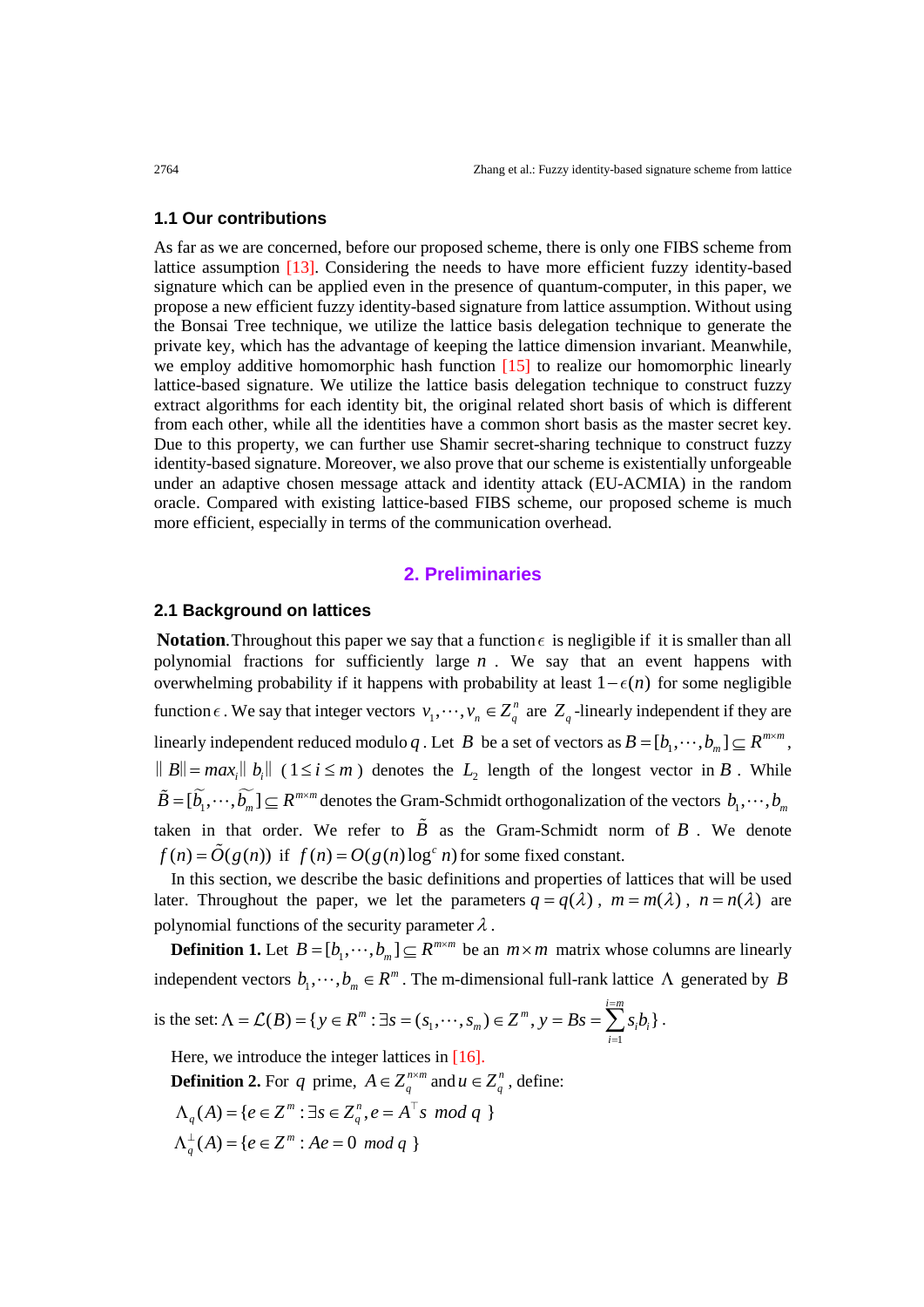$\Lambda_q^u(A) = \{ e \in Z^m : Ae = u \mod q \}$ 

Observe that if  $t \in \Lambda_q^u(A)$  then  $\Lambda_q^u(A) = \Lambda_q^{\perp}(A) + t$  and hence  $\Lambda_q^u(A)$  is a shift of  $\Lambda_q^{\perp}(A)$ . **Lemma 1.** Let  $q \ge 3$  be odd and  $m \ge 5n \log q$ . There exists a probabilistic polynomial time algorithm **TrapGen** in [17] that outputs a pair  $(A \in Z_q^{n \times m}, T_A \in Z_q^{m \times m})$  such that A is statistically close to a uniform rank *n* matrix in  $Z_q^{n \times m}$  and  $T_A$  is a basis for  $\Lambda_q^{\perp}(A)$  with length  $\|\widetilde{T_A}\| \le O(n \log q)$  and  $\|T_A\| \le O(n \log q)$  with all but negligible probability in *n*. **Discrete Gaussian on lattices.** Here we briefly review the discrete Gaussian distribution which is a useful tool in lattice-based cryptography. The discrete Gaussian function on  $R^m$ centered at vector *c* with parameter  $\delta > 0$  is defined as  $\varphi_{\delta,c}(x) = exp(-\pi ||x-c||^2) / \delta^2$ 

and  $\varphi_{\delta,c}(\Lambda) = \sum \varphi_{\delta,c}(x)$ *x*  $\varphi_{\delta,c}(\Lambda) = \sum \varphi_{\delta,c}(x)$  $\Lambda$ ) =  $\sum_{x \in \Lambda} \varphi_{\delta,c}(x)$ . The discrete Gaussian distribution over  $\Lambda$  with center *c* and

parameter  $\delta$  is  $\forall y \in \Lambda$ ,  $\mathcal{D}_{\Lambda,\delta,c}(y) = \varphi_{\delta,c}(y) / \varphi_{\delta,c}(\Lambda)$ .

**Hardness of ISIS assumption.** The security of our fuzzy identity-based signature scheme is based on the hardness assumption of the inhomogeneous small integer solution (ISIS) [18]. The ISIS assumption is given an integer *q*, a matrix  $A \in Z_q^{n \times m}$ , a syndrome  $y \in Z_q^n$  and a real

number  $\zeta$ , find a nonzero integer vector  $e \in \mathbb{Z}^m$  such that  $0 < ||e|| \leq \zeta$ ,  $Ae = y \mod q$ .

As described in [18], for any poly-bounded  $m, \zeta = poly(n)$  and for any prime  $q > \zeta O(\sqrt{n \log n})$ , the average-case *ISIS*<sub>q,m, $\zeta$ </sub> assumption is as hard as approximating the *SIVP* assumption in the worst case to within certain factors  $\gamma(n) = \zeta \tilde{O}(\sqrt{n})$ .

Now we introduce a collection of one-way preimage sampleble functions [18], including **TrapGen**, **SampleD**, **SampleDom**, **SamplePre**. Set the Gaussian smoothing parameter  $\delta_1 \ge \left\|\tilde{T}\right\|O(\sqrt{\log m})$ . The function  $f_A$  is defined as  $f_A(e) = Ae \mod q$ , with domain  $D_n = \{ e \in \mathbb{Z}^m : 0 < ||e|| \le \delta_1 \sqrt{m} \}$  and range  $R_n = \mathbb{Z}_q^n$ .

**TrapGen**( $1^n, 1^m, q$ ): The probabilistic polynomial time (PPT) algorithm **TrapGen**( $1^n, 1^m, q$ ) has been described in Lemma 1.

**SampleD**  $(T, \delta_1, c)$ : On input a basis *T* of a lattice  $\Lambda$ , the PPT algorithm **SampleD** samples from a discrete Gaussian distribution over the lattice  $\Lambda$  around the center  $c \in \mathbb{R}^m$ with the standard deviation  $\delta_1$ .

**SampleDom**  $(A, \delta_1)$ : Sample an *x* from  $D_n$  for which the distribution of  $f_A(x)$  is uniform over  $R_n$ .

**SamplePre**  $(A, T, y, \delta_1)$ : The PPT algorithm executes as follows: First, via linear algebra choose an arbitrary  $z \in \mathbb{Z}^m$  such that  $Az = y \mod q$ . Then sample *v* from the discrete Gaussian distribution  $\mathcal{D}_{\Lambda^{\perp}_\alpha(A), \delta_i, -z}$  using SampleD(T,  $\delta_i$ , -z) and output  $e \in D_n$  such that  $e = z + v$ .

Now, we describe Agrawal et al. [19] lattice basis delegation technique, we first describe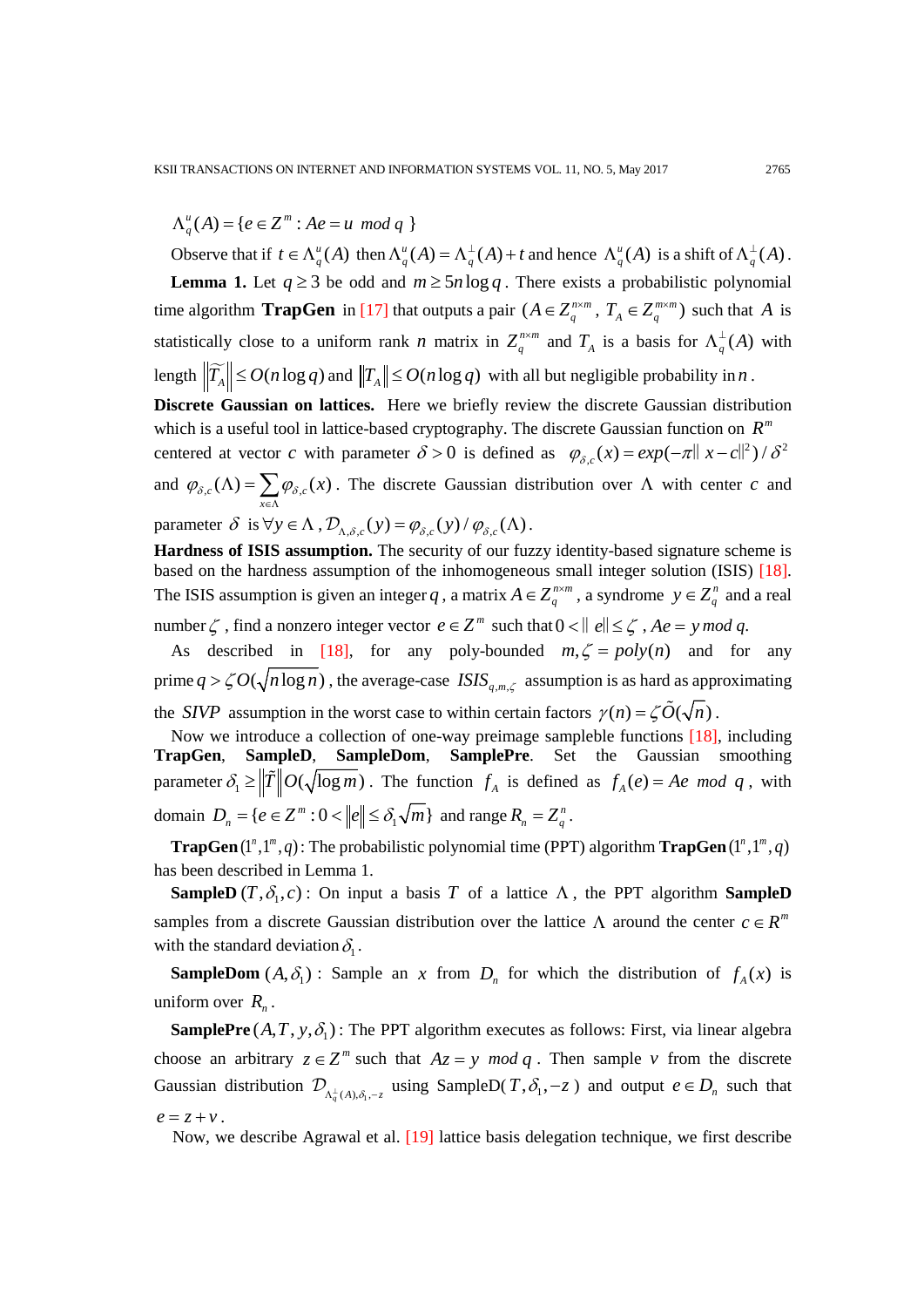the distribution  $\mathcal{D}_{m \times m}$  as follows:

 $\mathcal{D}_{m \times m}$  denotes the distribution on matrics in  $Z_q^{m \times m}$  which is defined as  $(\mathcal{D}_{Z^m, \sigma_R})^m$ conditioned on the resulting matrix being  $Z_q$  -invertible. Here the parameter  $\sigma_R = \sqrt{n \log q} O(\sqrt{\log m})$ , and  $Z_q$ -invertible means that the matrix *R mod q* is invertible as a matrix in  $Z_q^{\text{max}}$ .

**Lemma 2.** Let  $q > 2$ ,  $A \in Z_q^{n \times m}$  and  $R \in Z^{m \times m}$ . Suppose R is sampled from  $\mathcal{D}_{m \times m}$ . Let  $T_A$ be a basis of  $\Lambda_q^{\perp}(A)$ , there exists a PPT algorithm **NewBasisDel**( $A, R, T_A, \delta_2$ ) that outputs a  $\text{random basis } T_B \text{ for } \Lambda_q^{\perp}(AR^{-1}) \text{ such that } \|T_B\| \le O(\sqrt{\log m}) \text{, where } \delta_2 \ge \|T_A\| \sigma_R \sqrt{m}O(\log^{1/2}m)O(\log m) \text{ .}$ 

Now we describe the algorithm **SampleRwithBasis(A)** which generates a matrix *R* sampled from  $\mathcal{D}_{m \times m}$  along with a short basis of  $\Lambda_q^{\perp}(AR^{-1})$  without any short basis of  $\Lambda_q^{\perp}(A)$  . The algorithm proceeds as follows:

(1) It runs the algorithm **TrapGen**( $1^n, 1^m, q$ ) to generate a random rank *n* matrix  $B \in Z_q^{n \times m}$  and a basis  $T_B$  of  $\Lambda_q^{\perp}(B)$ .

(2) It samples  $r_i \in \mathbb{Z}^m$  using the algorithm **SamplePre**( $B, T_B, a_i, \sigma_R$ ) for  $i \in \{1, \dots, m\}$ . Note that  $Br_i = a_i \mod q$ , and  $r_i$  is sampled from a distribution statistically close to  $\mathcal{D}_{\Lambda_q^{a_i}(B),\sigma_R}$ . The algorithm **SamplePre** repeats until  $r_i$  is  $Z_q$  -linearly independent of  $r_1, \cdots, r_{i-1}$ .

(3) It outputs  $R \in \mathbb{Z}^{m \times m} = \{r_1, \dots, r_m\}$  and the basis  $T_B$  of  $\Lambda_q^{\perp}(B)$ .

By construction,  $BR = A \mod q$  and thus  $B = AR^{-1} \mod q$ . Therefore, the basis  $T_B$  is a short basis of  $\Lambda_q^{\perp}(AR^{-1})$ .

## **3. Fuzzy identity-based signature and the security model**

The FIBS scheme consists of the following four algorithms.

**FIBS.Setup**( $1^k$ , **params**): The PPT algorithm takes as input a security parameter  $1^k$  and public parameters**params**that contain an error tolerance parameter *t* , and outputs the master secret key *mk* and public key *PP* .

**FIBS.Extract (PP, mk,**  $\omega$ **)**: The PPT algorithm takes as input *PP*, the master secret key *mk* and an identity  $\omega = {\{\omega_i\}}_{i=1}^{\ell}$ , and outputs a private key associated with  $\omega$ , denoted by  $sk_{\omega}$ .

**FIBS Sign (PP, sk**<sub>ω</sub>, **M**): The PPT algorithm takes as input *PP*, a private key  $sk_{\omega}$ associated with an identity  $\omega$  and a message  $M$ , and outputs the signature  $\theta_{\omega,M}$ .

**FIBS.Verify (PP,**  $\eta$ **, M,**  $\theta_{\varphi,M}$ **) : This deterministic polynomial time algorithm takes as** input *PP*, an identity  $\eta = {\eta_i}_{i=1}^{\ell}$ , such that  $|\eta \cap \omega| \ge t$  (where  $|\eta \cap \omega| \ge t$  means the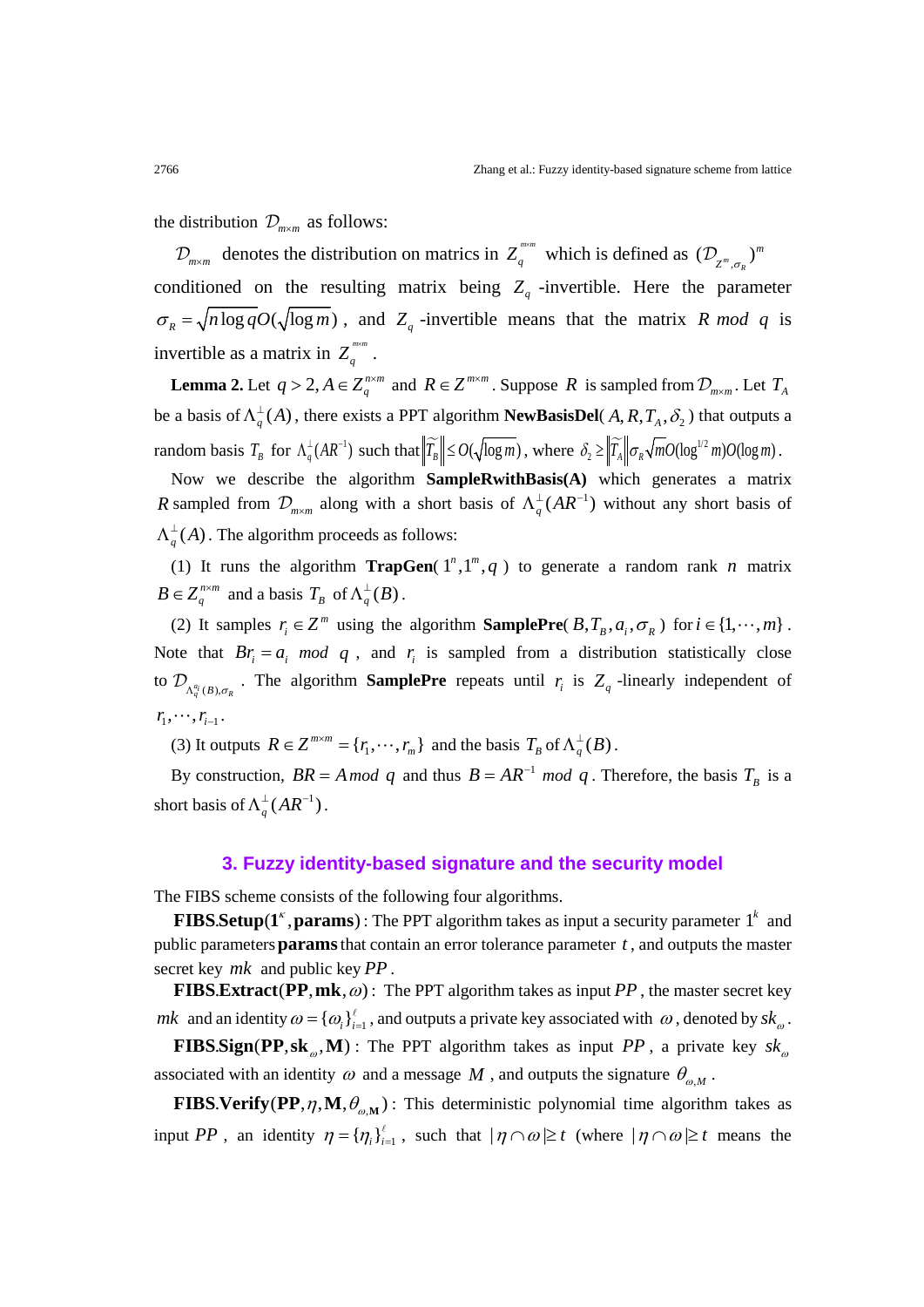cardinality of the overlapped set $| \eta \cap \omega |$ , the message *M* and the corresponding signature  $\theta_{\omega M}$ , and returns a bit  $\tau$ , where  $\tau = 1$  means that the signature is valid.

These algorithms must satisfy the standard consistency requirement. That is the FIBS scheme demands that for any fixed  $\omega = {\{\omega_i\}}_{i=1}^{\ell}$ , and  $\eta = {\{\eta_i\}}_{i=1}^{\ell}$  such that  $|\eta \cap \omega| \ge t$ , it holds that  $Pr(FIBS. Verify(PP, \eta, M, FIBS. Sign(PP, sk_{\omega}, M))) = 1 - negl(\kappa)$ .

#### **3.1 Security model**

**Definition 3(EU-ACMIA).** Let  $\mathcal{E}$  be a fuzzy identity based signature (FIBS) scheme. Let  $\mathcal{F}$ be a probabilistic polynomial-time adversary, and  $\mathcal C$  be a challenger. The definition of existentially unforgeable against adaptively chosen message and identity attacks (EU-ACMIA) is described in the following game in which  $\mathcal F$  interacts with the challenger  $\mathcal C$ .

**FIBS Setup** : The challenger C runs the Setup algorithm and provides the adversary  $\mathcal F$ the public parameters.

**Phase 1**: The adversary  $\mathcal F$  declares the target identity  $\omega^* = {\{\omega_i^*\}}_{i=1}^{\ell}$ .

**Phase 2:**  $\mathcal F$  adaptively issues private key queries and signature queries for any identity  $\omega = {\{\omega_i\}}_{i=1}^{\ell}$  such that  $|\omega \cap \omega^*| < t$ .

**Phase 3**: The adversary  $\mathcal F$  makes a number of different queries to the challenger  $\mathcal C$ . Each query can be described as follows:

**Extract query:** F issues private key query for any identity  $\omega = {\omega_i}_{i=1}^l$  such that  $| \omega \cap \omega^* | < t$ , the challenger C then runs the **FIBS. Extract** algorithm to obtain the private key  $sk_{\omega}$  and sends it to  $\mathcal F$ .

**Sign query**: The adversary  $\mathcal{F}$  can query for any identity  $\eta^{(j)} = {\eta_i^{(j)}}_{i=1}^{\ell}$  such that  $|\eta^{(j)} \cap \omega^*| < t$  on any message M. To answer the Sign query, the challenger C runs the algorithm **FIBS.Extract** to obtain the private key  $s k_{n^{(j)}}$ , then runs the algorithm **FIBS.Sign (PP, sk**<sub> $\eta^{(j)}$ </sub>, **M**) to obtain the signature  $\theta_{\eta^{(j)},M}$ , and sends it to  $\mathcal{F}$ .

**Output**: Finally the adversary  $\mathcal{F}$  outputs  $(\omega^*, M^*, \theta^*_{\omega^*, M^*})$ .  $\mathcal{F}$  succeeds if it satisfies **FIBS. Verify**  $(PP, \omega^*, M^*, \theta_{\omega^*, M^*}^*) = 1$  and the set in  $\omega^* \cap \eta^{(j)}$  (where  $|\omega^* \cap \eta^{(j)}| \ge t$ ) were not submitted to the private key Extract query and the Sign query, respectively.

We define  $\mathcal{F}'s$  successful probability as follows:

 $FIBS - Adv_{EU-ACMIA}[\mathcal{F}, \mathcal{E}] = Pr[FIBS.Verify (PP, \omega^*, M^*, \theta^*_{\omega^*, M^*}) = 1]$ .

The fuzzy identity-based scheme  $\mathcal E$  is existentially unforgeable against adaptively chosen message and identity attacks, if  $FIBS - Adv_{EU-ACMA}[\mathcal{F}, \mathcal{E}]$  is negligible in the security parameter  $\kappa$ .

## **4. Fuzzy identity-based signature scheme from lattice assumption**

In this section, we begin to describe our fuzzy identity-based scheme from lattice assumption. Our construction is motivated by lattice-based linearly homomorphic signature scheme [20, 21]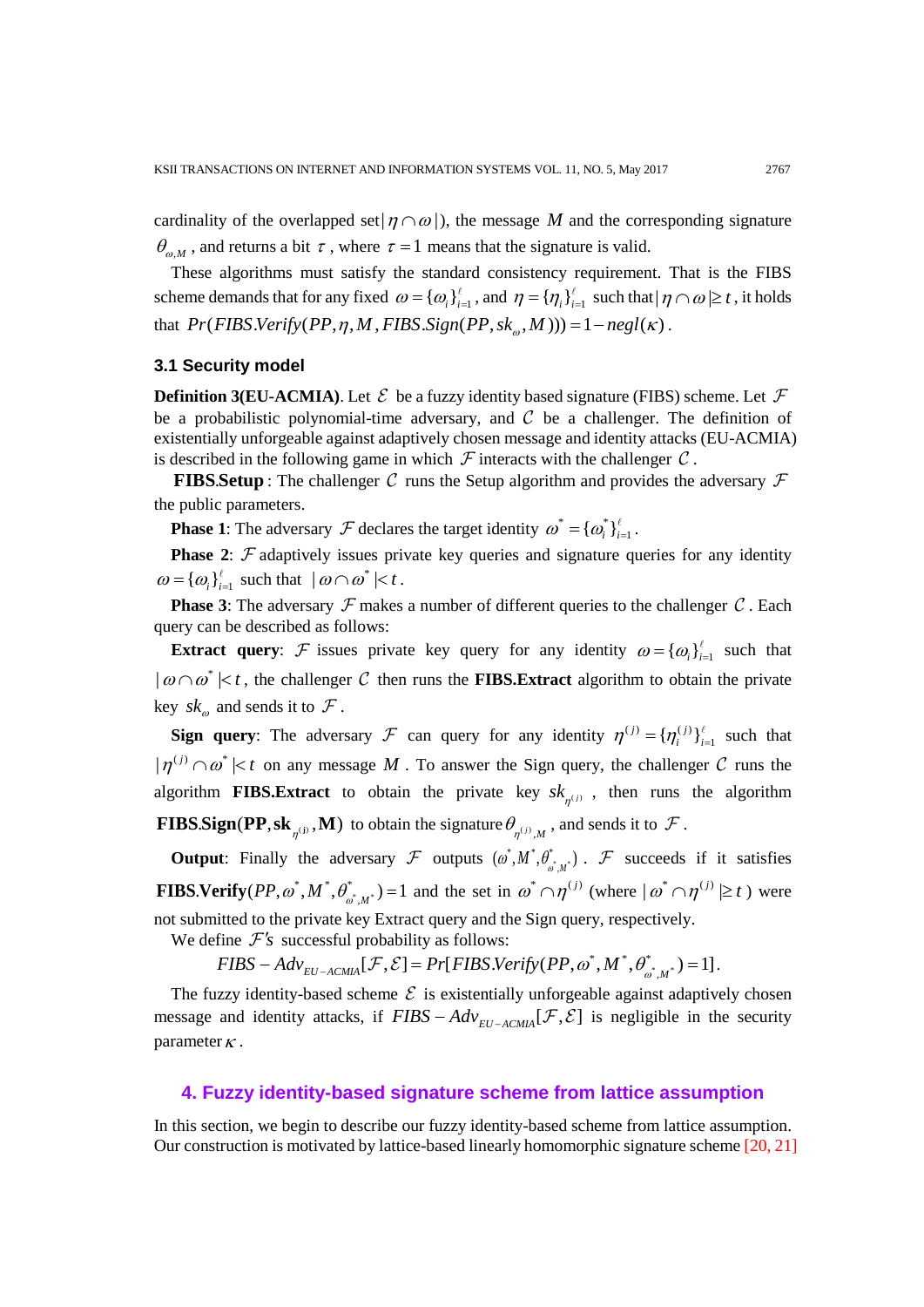and the FIBS scheme in [13]. Moreover, we employ the lattice basis delegation technique in [19] to extract the private key for each identity bit, and we make use of the GPV signature scheme [18] and Shamir secret share technique to realize the construction of fuzzy identity-based signature scheme. Additionally, to make sure the two algorithms **SamplePre** and **NewBasisDel** run correctly, we need to set two secure Gaussian parameters  $\delta_1, \delta_2$ , which have been described as before. Our FIBS scheme consists of the following four algorithms:

**FIBS.Setup**( $\mathbf{1}^n$ , params): On input a secure parameter *n* and  $\mathbf{params} = (q, m, t, \ell, L, D_n)$ , where  $q = poly(n)$ ,  $m \geq 5n \log q$ ,  $\ell$  is the length of every identity string,  $t < \ell$  is the error tolerance parameter,  $\tilde{L} = O(n \log q)$ ,  $D_n = \{e \in \mathbb{Z}^m : 0 < ||e|| \leq \delta_1 \sqrt{m}\}$ . The PKG performs as follows:

(1) Run the algorithm  $TrapGen(1^n, 1^m, q)$  to generate  $2\ell$  uniform random matrices  $P_{j,\tau} \in Z_q^{n \times m}$  for all  $j \in \{1, 2, \dots, \ell\}$  and  $\tau \in \{0,1\}$  together with a full-rank set of vectors  $S_{j,\tau} \subseteq \Lambda_q^{\perp}(P_{j,\tau})$  such that  $\|\widetilde{S_{j,\tau}}\| \leq \tilde{L}$ .

(2) Let  $H_1$ :  $\{0,1\}^* \to Z^{m \times m}$  be a secure hash function, and the output value of  $H_1$  is distributed as  $\mathcal{D}_{m \times m}$ . Let  $H_2: Z_q^m \times \{0,1\}^* \to Z_q^m$  also be a secure collision-resistant hash function.

(3) Output the public parameters  $PP = (\{P_{i,\tau}\}_{i \in \{\ell\}, \tau \in \{0,1\}}, H_1, H_2)$  and the master secret key  $mk = \{ S_{i,\tau} \} _{i \in \{\ell\}, \tau \in \{0,1\}}.$ 

**FIBS.Extract (PP, mk,**  $\omega$ **)** : The PKG takes the public parameters PP, an identity  $\omega = {\omega_1, \cdots, \omega_r} \in {0,1}^{\ell}$ , and the master secret key *mk* as input, and generates the private key for  $\omega = {\omega_1, \cdots, \omega_\ell} \in {0,1}^{\ell}$  as follows:

(1) Evaluate  $S_{j,\omega_j} \leftarrow NewBasisDel(P_{j,\omega_j}, H_1(\omega_j || \omega || j), S_{j,\omega_j}, \delta_2)$  for all  $j \in \{1, 2, \dots, \ell\}$ .

(2) Output the private key  $S_{\omega} = {\{\omega, (S_{1,\omega_1}, \dots, S_{\ell,\omega_\ell})\}}$  for  $\omega = {\{\omega_1, \dots, \omega_\ell\}}$ .

**FIBS Sign (PP, S<sub>ω</sub>, v**,  $\omega$ ) : On input *PP*, an identity  $\omega = {\omega_1, \cdots, \omega_r} \in {0,1}^{\ell}$ , and a message  $\mathbf{v} = (v_1, v_2, \dots, v_m) \in \mathbb{Z}_q^m$ . The signer generates the fuzzy identity-based signature as follows:

(1) Construct  $\ell$  shares of  $\mathbf{v} = (v_1, v_2, \dots, v_m)$  with a Shamir secret-sharing technique applied to each coordinate of **v** independently. That is, for each  $l \in \{1, 2, \dots, m\}$ , choose a uniform random polynomial  $p_l \in Z_q[x]$  of degree  $t-1$  such that  $p_l(0) = v_l$ . Construct the *k*-th share vector  $\mathbf{v}_{k} = (p_1(k), p_2(k), \dots, p_m(k)) \in \mathbb{Z}_q^m$ . Thus for all  $\mathcal{I} \subseteq \{1, 2, \dots, \ell\}$ such that  $|I| \geq t$ , we can compute fractional lagrangian coefficients  $\xi_k$  satisfying *k k* ξ  $\mathbf{v} = \sum_{k \in \mathcal{I}} \xi_k \overline{\mathbf{v}_k}$ (mod *q*). That is, we interpret  $\zeta_k$  as a fraction of integers, which we can also evaluate (mod *q* ).

(2) Compute *n* vectors  $\rho_i = H_2(\mathbf{v} \parallel i) \in Z_q^m$  for  $i \in \{1, 2, \dots, n\}$ .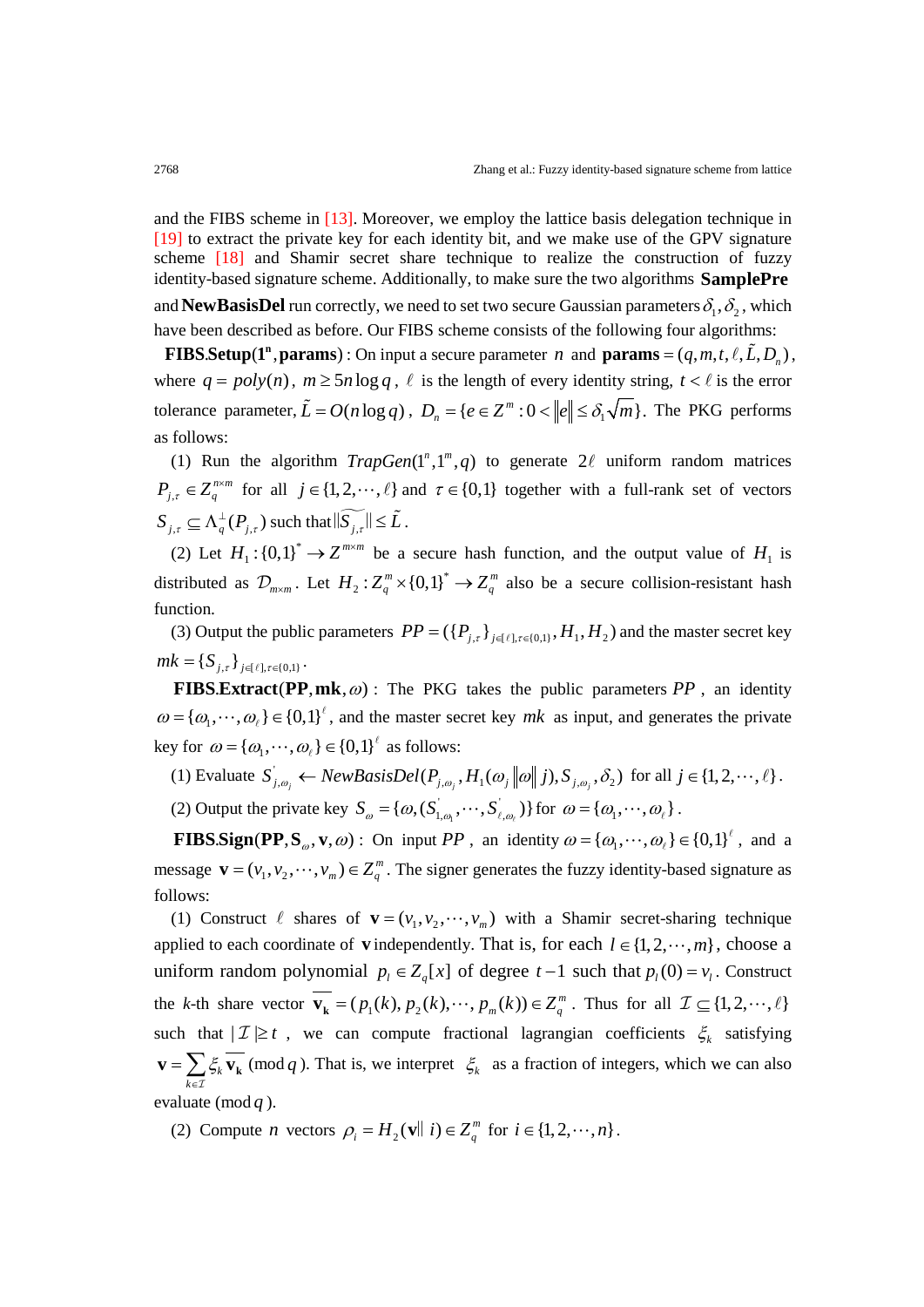(3) Compute the inner products  $f_{j,i} = \langle \overline{v_j}, \rho_i \rangle$ , where  $1 \le j \le \ell$  and  $1 \le i \le n$ , and parse  $f_i = (f_{i1}, \dots, f_{in})^\top$ .

(4) Evaluate  $\theta_j \leftarrow SamplePre(P_{j,\omega_j}(H_1(\omega_j||\omega||j))^{-1}, S_{j,\omega_j}, f_j, \delta_1)$  for  $j \in \{1, 2, \dots, \ell\}$ .

(5) Output the signature  $\theta_{\omega y} = {\bf v}, (\theta_1, \theta_2, \dots, \theta_\ell), \omega)$ .

**FIBS. Verify (PP**,  $\eta$ ,  $\theta_{\omega}$ , ): To verify the signature  $\theta_{\omega}$  = {**v**,  $(\theta_1, \theta_2, \dots, \theta_\ell)$ ,  $\omega$ } with respect to the identity  $\omega = {\omega_1, \dots, \omega_\ell}$  against an identity  $\eta = {\eta_1, \dots, \eta_\ell}$ . Let  $\mathcal{I} \subseteq [\ell]$  denote the set of matching bits in  $\omega$  and  $\eta$ , that is  $\mathcal{I} = \omega \cap \eta$ . If  $|\mathcal{I}| = |\omega \cap \eta| < t$ , the receiver outputs *false*. Otherwise, the receiver computes *n* vectors  $\rho_i = H_2(\mathbf{v} \parallel i) \in Z_a^m$  for each  $i \in \{1, 2, \dots, n\}$  and  $f = (\langle v, \rho_1 \rangle, \langle v, \rho_2 \rangle, \dots, \langle v, \rho_n \rangle)^T$ . The receiver accepts the fuzzy identity-based signature if and only if both the following conditions are satisfied:

(1)  $\theta_j \in D_n$  such that  $0 < ||\theta_j|| \leq \delta_1 \sqrt{m}$  for all  $j \in \{1, 2, \dots, \ell\}$ .

(2) 
$$
\sum_{j\in\mathcal{I}} \xi_j P_{j,\omega_j} (H_1(\omega_j || \omega || j))^{-1} \theta_j = f
$$
, where  $\xi_j = \prod_{i \neq j, i \in \mathcal{I}} \frac{0 - i}{j - i}$  is the corresponding

fractional lagrangian coefficient.

Otherwise, the receiver rejects.

## **4.1 Correctness**

The correctness of our proposed FIBS scheme is elaborated as follows. Here we just consider the case  $|\mathcal{I}| \geq t$ . For each  $j \in \{1, 2, \dots, \ell\}$ , the vector  $\theta_j$  output by the algorithm **FIBS. Sign** satisfying  $P_{j,\omega_j}(H_1(\omega_j||\omega||j))^{-1}\theta_j = f_j$  and is drawn from a distribution statistically close to  $\mathcal{D}_{\Lambda_q^{f_j}(P_{j,\omega_j}(H_1(\omega_j||\omega||j))^{-1}),\delta_1}$ . Thus for all  $j \in \{1,2,\dots,\ell\}$ , each  $\theta_j$  satisfies  $0 < ||\theta_j|| \leq \delta_1 \sqrt{m}$ with overwhelming probability. Since:

$$
\sum_{j\in\mathcal{I}} \xi_j P_{j,\omega_j} (H_1(\omega_j \|\omega\| j))^{-1} \theta_j = \sum_{j\in\mathcal{I}} \xi_j f_j
$$
  
\n
$$
= \sum_{j\in\mathcal{I}} \xi_j (\langle \rho_1, \overline{\mathbf{v}_j} \rangle, \langle \rho_2, \overline{\mathbf{v}_j} \rangle, \cdots, \langle \rho_n, \overline{\mathbf{v}_j} \rangle)^{\top}
$$
  
\n
$$
= \sum_{j\in\mathcal{I}} (\langle \rho_1, \xi_j, \overline{\mathbf{v}_j} \rangle, \langle \rho_2, \xi_j, \overline{\mathbf{v}_j} \rangle, \cdots, \langle \rho_n, \xi_j, \overline{\mathbf{v}_j} \rangle)^{\top}
$$
  
\n
$$
= (\langle \rho_1, \sum_{j\in\mathcal{I}} \xi_j, \overline{\mathbf{v}_j} \rangle, \langle \rho_2, \sum_{j\in\mathcal{I}} \xi_j, \overline{\mathbf{v}_j} \rangle, \cdots, \langle \xi_n, \sum_{j\in\mathcal{I}} \xi_j, \overline{\mathbf{v}_j} \rangle)^{\top}
$$
  
\n
$$
= (\langle \rho_1, \mathbf{v} \rangle, \langle \rho_2, \mathbf{v} \rangle, \cdots, \langle \rho_n, \mathbf{v} \rangle)^{\top}
$$
  
\n
$$
= f
$$

Thus, the verification equation  $\sum_{j \in \mathcal{I}} \xi_j P_{j, \omega_j} (H_1(\omega_j || \omega || j))^{-1} \theta_j$  $\zeta_i P_{i,\omega_i} (H_1(\omega_i || \omega || j))^{-1} \theta_i = f$  $\sum_{j\in\mathcal{I}}\xi_jP_{j,\omega_j}(H_1(\omega_j\|\omega\|j))^{-1}\theta_j=$ holds. Therefore, if the fuzzy identity-based signature  $\theta_{\omega, \mathbf{v}} = {\mathbf{v}, (\theta_1, \theta_2, \cdots, \theta_\ell), \omega}$  is generated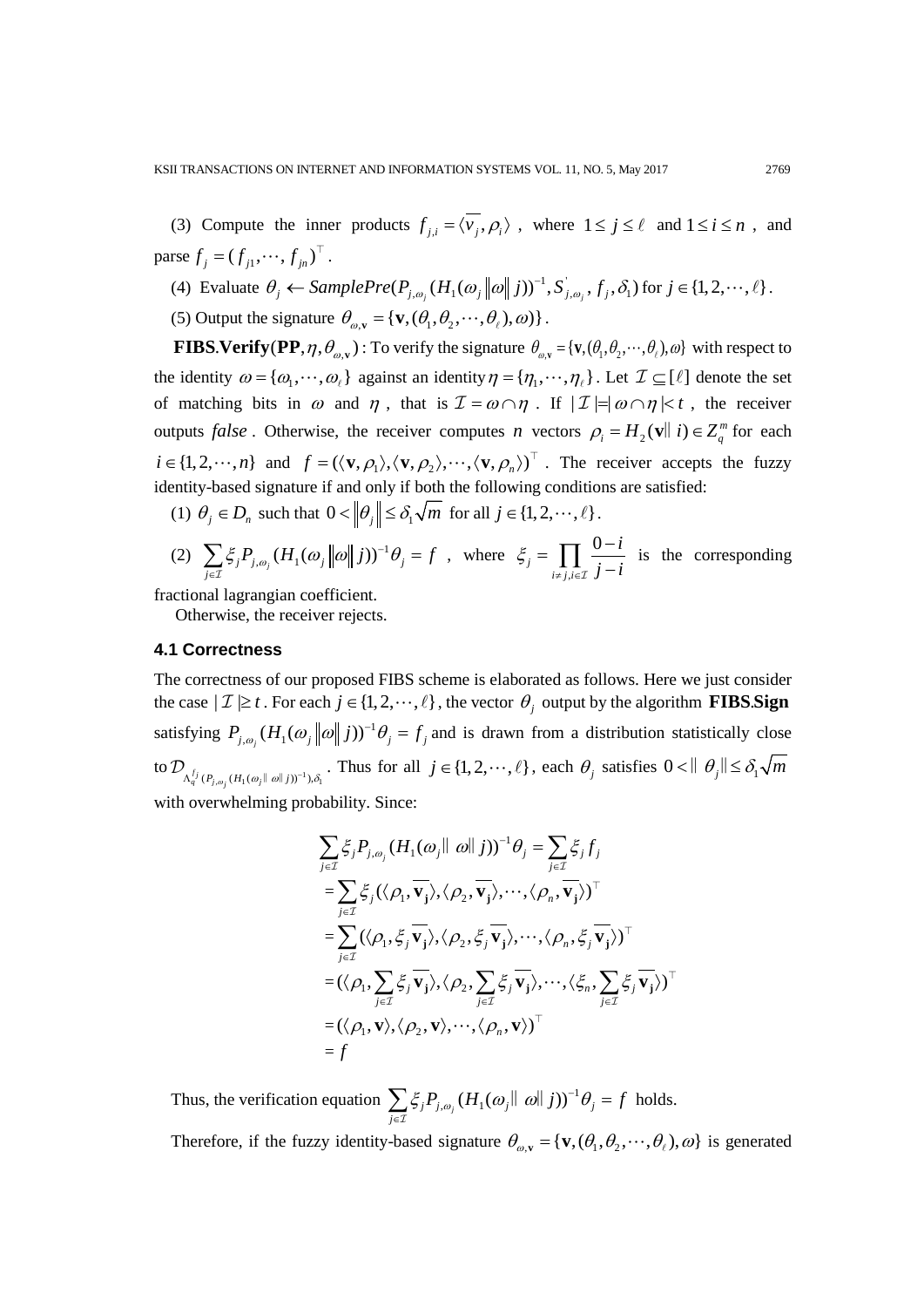by the signer, and the condition  $|\mathcal{I}| = |\omega \cap \eta| \geq t$  holds, the receiver will accept the signature. Otherwise, he rejects.

#### **4.2 Performance comparison**

Until now, as far as we are concerned, there is only one fuzzy identity based signature based on lattice [13], whose advantages have been shown in the details of the performance comparison with previous schemes [5, 6, 7, 8]. For simplicity, we give the following notations in **Table 1**.

| 1000 1010000            |                                                                                       |  |  |  |  |
|-------------------------|---------------------------------------------------------------------------------------|--|--|--|--|
|                         | the length of identity(attribute)                                                     |  |  |  |  |
|                         | the error tolerance parameter                                                         |  |  |  |  |
|                         | the bit-length of an element in $Z_q$ , $Z_{pq}$                                      |  |  |  |  |
| $PP,mk$ , $UPK,USK$     | the size of master public key, master secret key,<br>user public key, user secret key |  |  |  |  |
| $T_{\text{Rand}(Ext)}$  | the time of the algorithm RandBasis(ExtBasis)                                         |  |  |  |  |
| $T_{\textit{BasisDel}}$ | the time of the algorithm NewBasisDel                                                 |  |  |  |  |
| $T_{\textit{Sample}}$   | the time of the algorithm Sample Pr e                                                 |  |  |  |  |
| I, I'                   | inner product in $Z_q^m, Z_{pq}^{2m}$                                                 |  |  |  |  |
| Mu, Mu'                 | scalar multiplication in $Z_a^n, Z_{na}^n$                                            |  |  |  |  |
| LS                      | the length of fuzzy identity-based signature                                          |  |  |  |  |
| CE, CS, CV              | the computation cost of FIBS. Extrct, FIBS. Sign,<br>FIBS. Very                       |  |  |  |  |
| ROM, SM                 | random oracle model, standard model                                                   |  |  |  |  |
| HP                      | hardness problem assumption                                                           |  |  |  |  |

| <b>Table 1. Notation</b> |  |
|--------------------------|--|
|--------------------------|--|

Now we only focus on giving the details of the performance comparison between our scheme and the scheme in [13] in **Table 2**.The performance comparison includes the communication overhead ( $PP, mk, UPK, USK, LS$ ), the computation cost ( $CE, CS, CV$ ), hardness assumption, and the security model. From **Table 2**, we can see that both of the schemes are based on lattice assumptions (SIS,ISIS), which can resist quantum computer attacks. They are both proved in the random model. Fortunately, our scheme has obvious advantages in terms of communication overhead, and the computation cost in our scheme is a little less than [13]. The explanations can be illustrated as follows: Since the scheme in [13] employs the linearly homomorphic signature scheme based on the  $k_1$ -SIS problem [20], together with the Bonsai Trees principles based on lattice [14], with the Bonsai Trees technique, the dimension of the public key, private key and signature will expand twice as much, and thus the corresponding size will also expand twice as much, this leads to much more communication overhead. In addition, as the algorithm **NewBasisDel** in [19] mainly contains the algorithm **RandBasis** , thus the computation of the algorithm **NewBasisDel** almost equals to the algorithm **RandBasis** (ExtBasis). While the computation cost needs to reside in  $Z_{pq}$ , thus *I*, Mu are a little less than *I'*, Mu' respectively. This leads to more computation cost in  $[13]$ .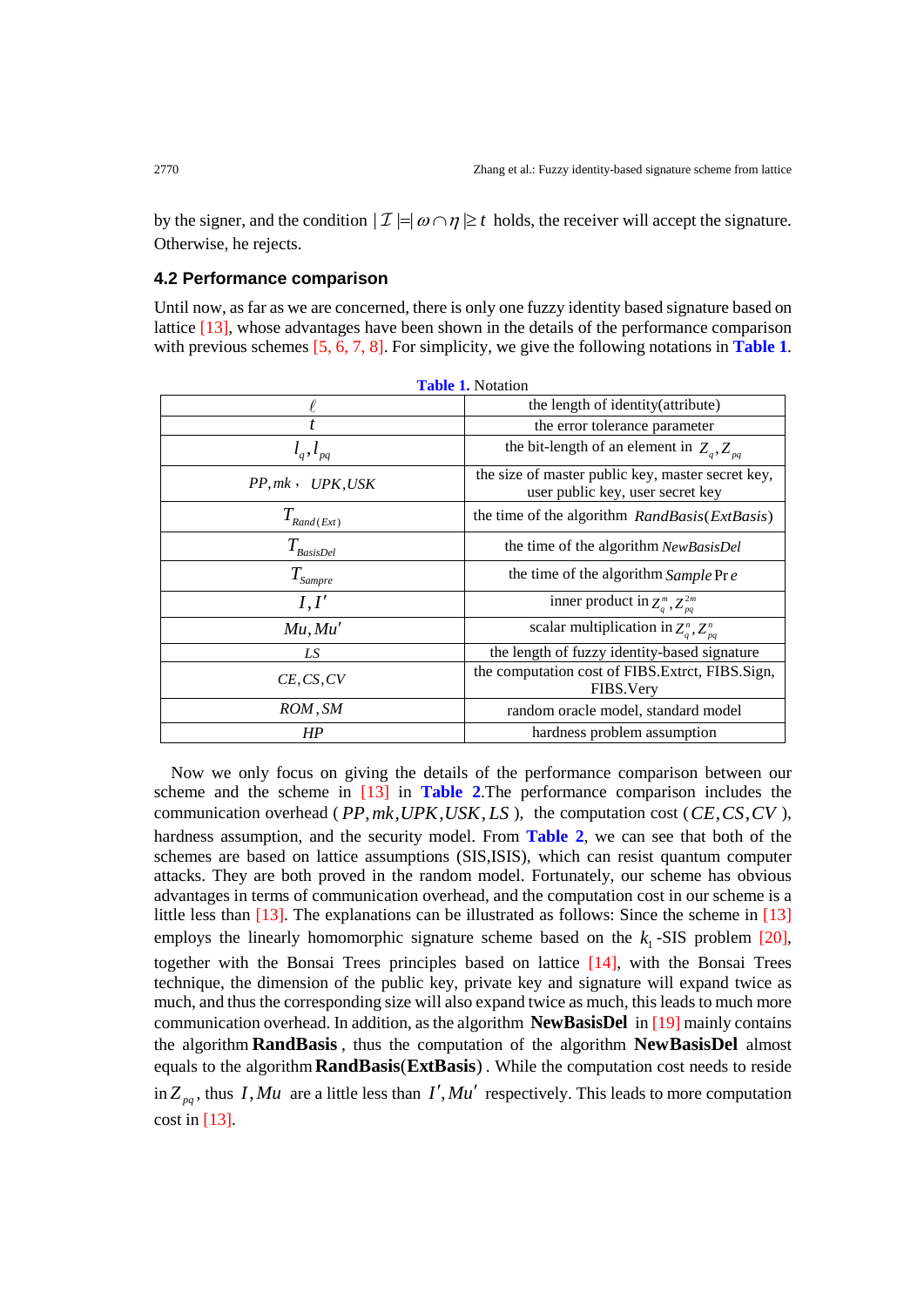| <b>Scheme</b> | PP                          | mk                            | <b>UPK</b>                | USK                | LS              |
|---------------|-----------------------------|-------------------------------|---------------------------|--------------------|-----------------|
| $[13]$        | $2\ell$ nml <sub>pq</sub>   | $2\ell m^2 l_{pq}$            | $2\ell$ nml <sub>pq</sub> | $4\ell m^2 l_{pq}$ | $2m\ell l_{pq}$ |
| <b>FIBS</b>   | $2\ell$ nml <sub>a</sub>    | $2\ell m^2 l_a$               | $\ell$ nml                | $\ell m^2 l$       | $\ellml_a$      |
| <b>Scheme</b> | CE                          | $\mathbf{CS}$                 | СV                        | HP                 | <b>ROM/SM</b>   |
| $[13]$        | $\ell T_{\text{Rand}(Ext)}$ | $\ell T_{\mathit{Sampre}}$    | $t(nI' + Mu')$            | <b>SIS</b>         | <b>ROM</b>      |
| <b>FIBS</b>   | <b>BasisDel</b>             | $\mathcal{L}$ <b>1</b> Sampre | $t(nI+Mu)$                | <b>ISIS</b>        | <b>ROM</b>      |

**Table 2.** Performance comparison

## **5. Security analysis**

In this section, we begin to prove that our fuzzy identity-based scheme (FIBS) is existentially unforgeable against adaptively chosen message and identity attacks (EU-ACMIA) in the random oracle model. Here we assume a challenger that takes as input the precondition ISIS assumption, simulates the **hash queries**, **Extract queries** and **Sign queries**, and finally outputs a solution of the ISIS assumption.

**Theorem 1**. Our proposed fuzzy identity-based signature scheme is EU-ACMIA secure in the random oracle model provided that the *ISIS*  $_{\{n,m\ell,q,\zeta\}}$  (where  $\zeta = (\ell!)^3 \delta_1 \sqrt{mt}$ ) assumption holds.

**Proof.** Let the adversary  $\mathcal F$  be a probability polynomial-time adversary which can attack the security of EU-ACMIA in our proposed scheme with a non-negligible probability. We will construct a challenger C, who will also run  $\mathcal F$  as a subroutine to solve an  $ISIS_{\{n,m\ell,a,\zeta\}}$ instance with a non-negligible probability, thus can lead to a contradiction.

**FIBS. Setup**: First of all, we assume that the challenger  $C$  receives an ISIS instance  $(E, F) \in Z_q^{n \times \ell m} \times Z_q^n$ , where  $F = Df^*$   $(D = (\ell!)^2)$  is a sufficiently large constant),  $f^* = (\langle \mathbf{v}^*, \rho_1^* \rangle, \langle \mathbf{v}^*, \rho_2^* \rangle, \cdots, \langle \mathbf{v}^*, \rho_n^* \rangle)^\top$ , and for each  $i \in \{1, 2, \cdots, n\}$ ,  $\rho_i^* = H_2(\mathbf{v}^* \mid i) \in Z_q^m$ . *C*'s goal is to output a nonzero short vector  $\theta^* \in Z_q^{\ell m}$  satisfying  $E\theta^* = F$ ,  $0 < ||\theta^*|| \leq \zeta$ . Parse *E* as  $E = E_1 ||E_2|| \cdots ||E_\ell$ , where  $E_j \in Z_q^{n \times m}$  for  $j = 1, 2, \dots, \ell$ . C samples  $\ell$  random matrices  $R_1^*, R_2^*, \dots, R_\ell^* \leftarrow \mathcal{D}_{m \times m}$ .

The adversary  $\mathcal F$  announces to  $\mathcal C$  the target identity  $\omega^*$  which it intends to attack, then C constructs the public parameters  $PP = {\Omega_1, \Omega_2}$  as follows:

(1) Set  $P_{1,\omega_1^*} = E_1 R_1^*$ ,  $P_{2,\omega_2^*} = E_2 R_2^*$ ,  $\cdots$ ,  $P_{\ell,\omega_\ell^*} = E_\ell R_\ell^*$ , and denote the set by  $\Omega_1 = \{ P_{j,\omega_j^*} \}_{j \in [\ell]}$ .

(2) Set  $\ell$  matrices  $P_{\overrightarrow{j}, \overrightarrow{\omega_j}} \in Z_q^{n \times m}$  $P_{j,\overline{\omega}_j^*} \in Z_q^{n \times m}$ ,  $j \in \{1, 2, \dots, \ell\}$ , and denote the set by  $\Omega_2 = \{P_{j,\overline{\omega}_j^*}\}_{j \in \{\ell\}}$ .

For each query for  $H_1, H_2, \mathcal{C}$  maintains lists  $L_1, L_2$ , respectively in its local storage. They are set to be empty initially. The adversary  $\mathcal F$  queries for the values of  $H_1, H_2$ , **Extract** and FIBS.Sign algorithm as follows:

*H*<sub>1</sub> **hash query**: When *F* requests the hash value of the identity  $\omega = {\omega_1, \cdots, \omega_r}$ , C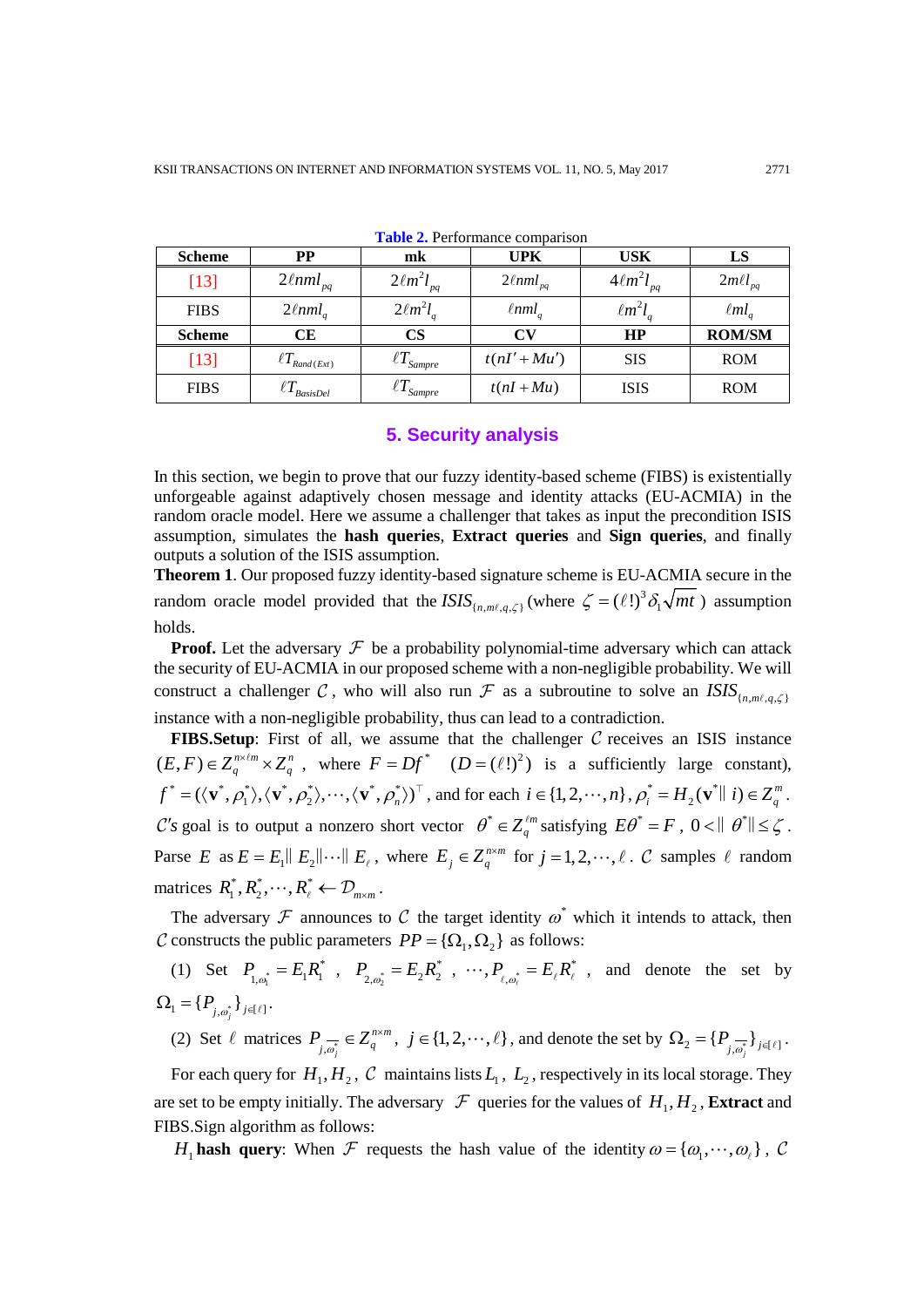performs as follows:

(1) If  $\omega$  is in the  $L_1$  list,  $\mathcal C$  returns  $(H_1(\omega, \|\omega\|1), H_1(\omega, \|\omega\|2), \cdots, H_1(\omega, \|\omega\|1))$  to the adversary  $\mathcal F$ .

(2) If  $\omega$  is not in the *L*<sub>1</sub> list, and if  $\omega = \omega^*$ , *C* performs as follows. For each  $j \in \{1, 2, \dots, \ell\}$ , C stores  $(\omega, \omega_j, R_j^*, Q_{j, \omega_j}, \perp)$  into  $L_1$  list, where  $Q_{j,\omega_j} = Q_{j,\omega_j^*} = P_{j,\omega_j^*}(R_j^*)^{-1} = E_j$ . Finally, C returns  $(R_1^*, \dots, R_\ell^*)$  to the adversary  $\mathcal F$ . Otherwise, with the querying for  $\omega \neq \omega^*$ , for each  $j \in \{1, 2, \dots, \ell\}$ ,  $P_{j, \omega_j} \in \{P_{j, \overline{\omega_j}}\}_{j \in \{\ell\}}$ ,  $C$ executes the algorithm **SampleRwithBasis**( $P_{i,\omega}$ ) to obtain random matrix  $R_{i,\omega}$ ,  $\leftarrow \mathcal{D}_{m \times m}$ and a short basis  $S'_{j,\omega_j}$  for  $\Lambda_q^{\perp}(Q_{j,\omega_j})$ . Finally, C stores  $(\omega,\omega_j, R_{j,\omega_j}, Q_{j,\omega_j}, S'_{j,\omega_j})$  into the  $L_1$  list, and returns  $(R_{1,\omega_1}, R_{2,\omega_2}, \cdots, R_{\ell,\omega_k})$  to the adversary  $\mathcal F$ .

*H*<sub>2</sub> **hash query**: For query for the value of *H*<sub>2</sub> on (**v**,*i*), *C* returns  $h_{2i}$ , if it exists in  $L_2$ list. Otherwise, C randomly chooses  $h_{2i} \in Z_q^m$ , stores  $(\mathbf{v}, i, h_{2i})$  into  $L_2$  list, and returns  $h_{2i}$  to the adversary  $\mathcal F$ .

**Extract query**: Considering a query for the private key of an identity  $\omega$ , although  $\mathcal C$  does not know the master private key  $\{S_{j,\tau}\}_{j \in [\ell], \tau \in [0,1]}$ , it can construct the private key for  $\omega$ where  $|\omega^* \cap \omega| < t$ . Given  $\omega = {\omega_1, \cdots, \omega_{\ell}}$ , for all  $j \in \{1, 2, \cdots, \ell\}$ ,  $(\omega, \omega_j, R_{j, \omega_j}, Q_{j, \omega_j}, S'_{j, \omega_j})$ is in  $L_1$  list, C directly returns  $(S_{1,\omega_1}, \dots, S_{j,\omega_j}, \dots, S_{\ell,\omega_\ell})$  to the adversary  $\mathcal F$ . Otherwise, for each  $j \in \{1, 2, \dots, \ell\}$ , the challenger C runs the algorithm **SampleRwithBasis**( $P_{j,\omega_j}$ ) (where  $P_{j,\omega_j} \in \{P_{j,\overline{\omega_j}}\}_{j \in \{\ell\}}$  b to obtain random matrix  $R_{j,\omega_j} \leftarrow \mathcal{D}_{m \times m}$  and a short basis  $S'_{j,\omega_j}$  for  $\Lambda_q^{\perp}(Q_{j,\omega_j})$ , where  $Q_{j,\omega_j} = P_{j,\omega_j}(R_{j,\omega_j})^{-1}$ . Then, C stores  $(\omega,\omega_j, R_{j,\omega_j}, Q_{j,\omega_j}, S_{j,\omega_j})$  into the  $L_1$  list. Finally, C returns  $(S'_{1,\omega_1}, \dots, S'_{j,\omega_j}, \dots, S'_{\ell,\omega_\ell})$  to the adversary  $\mathcal F$ .

**Sign query**: Given an identity  $\omega' = {\{\omega_1, \cdots, \omega_\ell\}}$  and a message  $\mathbf{v}' \in \mathbb{Z}_q^m$ ,  $\mathcal{C}$  simulates the query for the private key of the identity  $\omega'$  , and guarantees that  $\{\omega', \omega_j, R_{j, \omega_j}, Q_{j, \omega_j}, S_{j, \omega_j}\}_{j \in [\ell]}$ which satisfies  $| \omega' \cap \omega^* | < t$  is in the  $L_1$  list. The challenger C generates the fuzzy identity-based signature of  $(\omega', \mathbf{v}')$  as follows:

(1) C first constructs  $\ell$  shares of  $\mathbf{v}' = (v_1, v_2, \dots, v_m) \in \mathbb{Z}_q^m$  using a Shamir secret-sharing technique applied to each coordinate of  $v'$  independently as before. That is,  $C$ gets  $\{v_1, v_2, \dots, v_\ell\}$ , such that  $\mathbf{v}' = \sum_{k \in \mathcal{I}} \xi_k$  $\xi_k$   $\mathbf{v}_k$  $\mathbf{v}' = \sum_{k \in \mathcal{I}} \xi_k \, \mathbf{v}_k$ (mod  $q$ ), where ,  $\boldsymbol{0}$ *k*  $i \neq k, i$ *i*  $\zeta_k = \prod_{i \neq k, i \in \mathcal{I}} \frac{0 - i}{k - i}$  is the corresponding fractional lagrangian coefficient.

(2) Calculate *n* vectors  $\rho_i = H_2(\mathbf{v}' \parallel i) \in Z_q^m$  for  $i \in \{1, 2, \dots, n\}$ .

(3) Compute the inner products  $f_{j,i} = \langle v_j, \rho_i \rangle$ , where  $1 \le j \le \ell$  and  $1 \le i \le n$ , and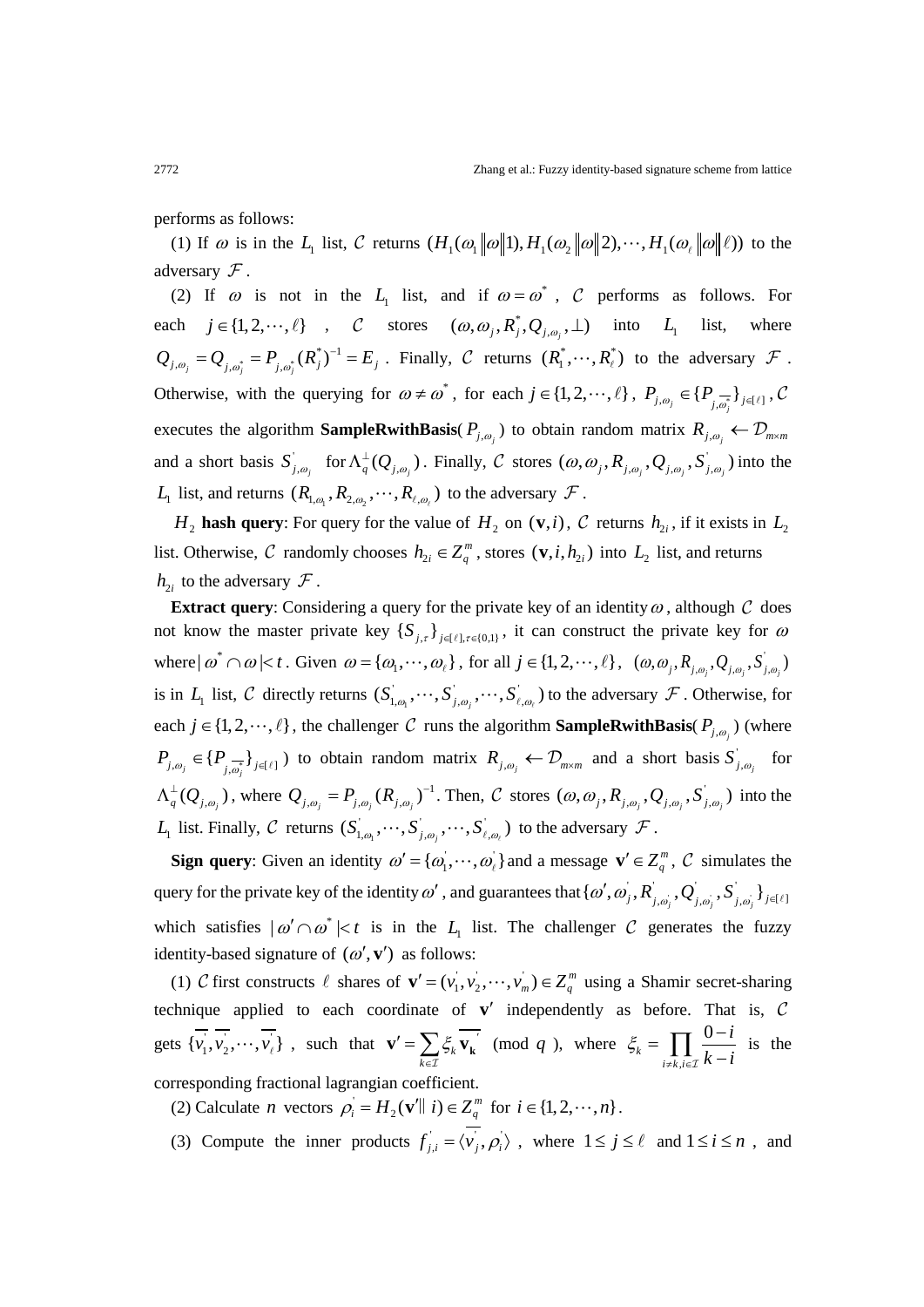$\text{parse } f_j = (f_{j,1}, \dots, f_{j,n})^\top.$ 

(4) Evaluate  $\theta_j \leftarrow SamplePre(P_{j,\omega_j}(H_1(\omega_j||\omega'||j))^{-1}, S_{j,\omega_j}, f_j, \delta_1)$  for  $j \in \{1, 2, \dots, \ell\}$ .

Finally, C outputs the fuzzy identity-based signature  $\theta'_{\omega',\mathbf{v}'} = {\mathbf{v}',(\theta_1',\theta_2',\dots,\theta_\ell',\theta_0')}$  and sends it to the adversary  $\mathcal F$ .

**Output**: After performing a number of queries above, the adversary  $F$  produces a valid forgery  $\{v^*, (\theta_1^*, \theta_2^*, \dots, \theta_\ell^*)$ ,  $\omega^*\}$  of the target identity  $\omega^*$ . We can see that the distribution of the challenger's output is statistically indistinguishable from the distribution of the output in the real fuzzy identity-based signature scheme. Since  $\{v^*, (\theta_1^*, \theta_2^*, \dots, \theta_\ell^*)$ ,  $\omega^*\}$  is a valid forgery, thus for each  $j \in \{1, 2, \dots, \ell\}$ ,  $\theta_i^* \in D_n$  and there exists a subset  $\mathcal{I} \subseteq \{1, 2, \dots, \ell\}$  and  $\| \mathcal{I} \| = t \text{ s.t.} \sum_{j \in \mathcal{I}} \xi_j P_{j, \omega_j^*} (H_1(\omega_j^* \| \omega^* \| j))^{-1} \theta_j^* = f^*$ , where  $f^* = (\langle \mathbf{v}^*, \rho_1^* \rangle, \langle \mathbf{v}^*, \rho_2^* \rangle, \dots, \langle \mathbf{v}^*, \rho_n^* \rangle)^\top$ , and for each  $i \in \{1, 2, \dots, n\}$ ,  $\rho_i^* = H_2(\mathbf{v}^* || i) \in Z_q^m$ . Without loss of generality, we consider the case that the subset  $\mathcal{I} = \{1, 2, \dots, t\}$ , as  $\{\mathbf{v}^*, (\theta_1^*, \theta_2^*, \dots, \theta_\ell^*)$ ,  $\omega^*\}$  is a valid forgery, then get  $0 < \theta_j^* \leq \delta_1 \sqrt{m}$ ,  $1 \leq j \leq \ell$  and the equation as follows:  $\frac{1}{2}$   $\left\| \begin{bmatrix} 1 \\ 0 \end{bmatrix} \right\|$   $\left\| \begin{bmatrix} 1 \\ 0 \end{bmatrix} \right\|$   $\left\| \begin{bmatrix} 1 \\ 0 \end{bmatrix} \right\|$   $\left\| \begin{bmatrix} 1 \\ 0 \end{bmatrix} \right\|$   $\left\| \begin{bmatrix} 1 \\ 0 \end{bmatrix} \right\|$   $\left\| \begin{bmatrix} 2 \\ 0 \end{bmatrix} \right\|$   $\left\| \begin{bmatrix} 2 \\ 0 \end{bmatrix} \right\|$   $\left\| \begin{bmatrix} 2 \\$  $P_{1,\omega_1^*} (H_1(\omega_1^*\left\|\omega^*\right\|1)^{-1} \xi_1 \theta_1^* + P_{2,\omega_2^*} (H_2(\omega_2^*\left\|\omega^*\right\|2)^{-1} \xi_2 \theta_2^* \cdots + P_{t,\omega_t^*} (H_2(\omega_t^*\left\|\omega^*\right\|t)^{-1} \xi_t \theta_t^* = f^* \quad .$ Furthermore, we get that:

 $\int_1^*$   $(11 \cdot 1)$   $(0)$   $\parallel$   $(1)$   $\parallel$   $(1)$   $\int_{\ell, \omega_{\ell}^*}$  $(P_{1,\omega_1^*}(H_1(\omega_1^*\|\omega^*\|1)^{-1}\cdots P_{\ell,\omega_\ell^*}(H_1(\omega_\ell^*\|\omega^*\|\ell)^{-1})(\xi_1\theta_1^*,\cdots,\xi_t\theta_t^*,0,\cdots,0)^\top = f^*.$ Since:

$$
P_{1,\omega_1^*}(H_1(\omega_1^* \| \omega^* \| 1)^{-1} = P_{1,\omega_1^*}(R_1^*)^{-1}
$$
  
=  $E_1, P_{2,\omega_2^*}(H_1(\omega_2^* \| \omega^* \| 2)^{-1} = P_{2,\omega_2^*}(R_2^*)^{-1}$   
=  $E_2, P_{\ell,\omega_\ell^*}(H_1(\omega_\ell^* \| \omega^* \| \ell)^{-1} = P_{\ell,\omega_\ell^*}(R_\ell^*)^{-1} = E_\ell$ 

Therefore,  $(E_1||E_2||\cdots||E_\ell)(\xi_1\theta_1^*,\cdots,\xi_\ell\theta_\ell^*,0,\cdots,0)^\top = f^*$ . Since  $D = (\ell!)^2$ , and it has been proved in [12] that  $D\xi_j \in \mathcal{Z}$  and  $\left|D\xi_j\right| \leq (\ell!)^3$  for all  $j \in \{1, 2, \dots, \ell\}$  to clear the denominators of  $\xi_j$  ( $j \in \{1, 2, \dots, \ell\}$ ). So  $(E_1 || E_2 || \cdots || E_\ell ||) (D\xi_1 \theta_1^*, \cdots, D\xi_r \theta_r^*, 0, \cdots, 0)^\top = Df^*$ .

Thus the equation  $P(D\xi_1\theta_1^*, \dots, D\xi_t\theta_t^*, 0, \dots, 0)^\top = F$  holds. For each  $\theta_j^*, 0 < ||\theta_j^*|| \leq \delta_1 \sqrt{m}$ , as  $\theta^* = (D \xi_1 \theta_1^*, \dots, D \xi_t \theta_t^*, 0, \dots, 0)^\top$ , we have  $0 < \theta \, \text{and} \, \theta^* \, \text{and} \, C \leq C \leq 1$ . Finally, the challenger  $C$ can run the adversary  $A$  as a subroutine to output  $\theta^*$  as a solution of the  $ISIS_{n,m\ell,q,(\ell!)^3\delta_1\sqrt{mt}}$ assumption with a non-negligible probability. Consequently, we conclude that our proposed fuzzy identity-based scheme is EU-ACMIA secure in the random oracle model.

#### **6. Application to biometric authentication**

Now we show how our FIBS scheme is used in biometric authentication. A biometric authentication system is essentially a pattern-recognition system that recognizes a person based on a feature vector derived from a specific physiological or behavioral characteristic that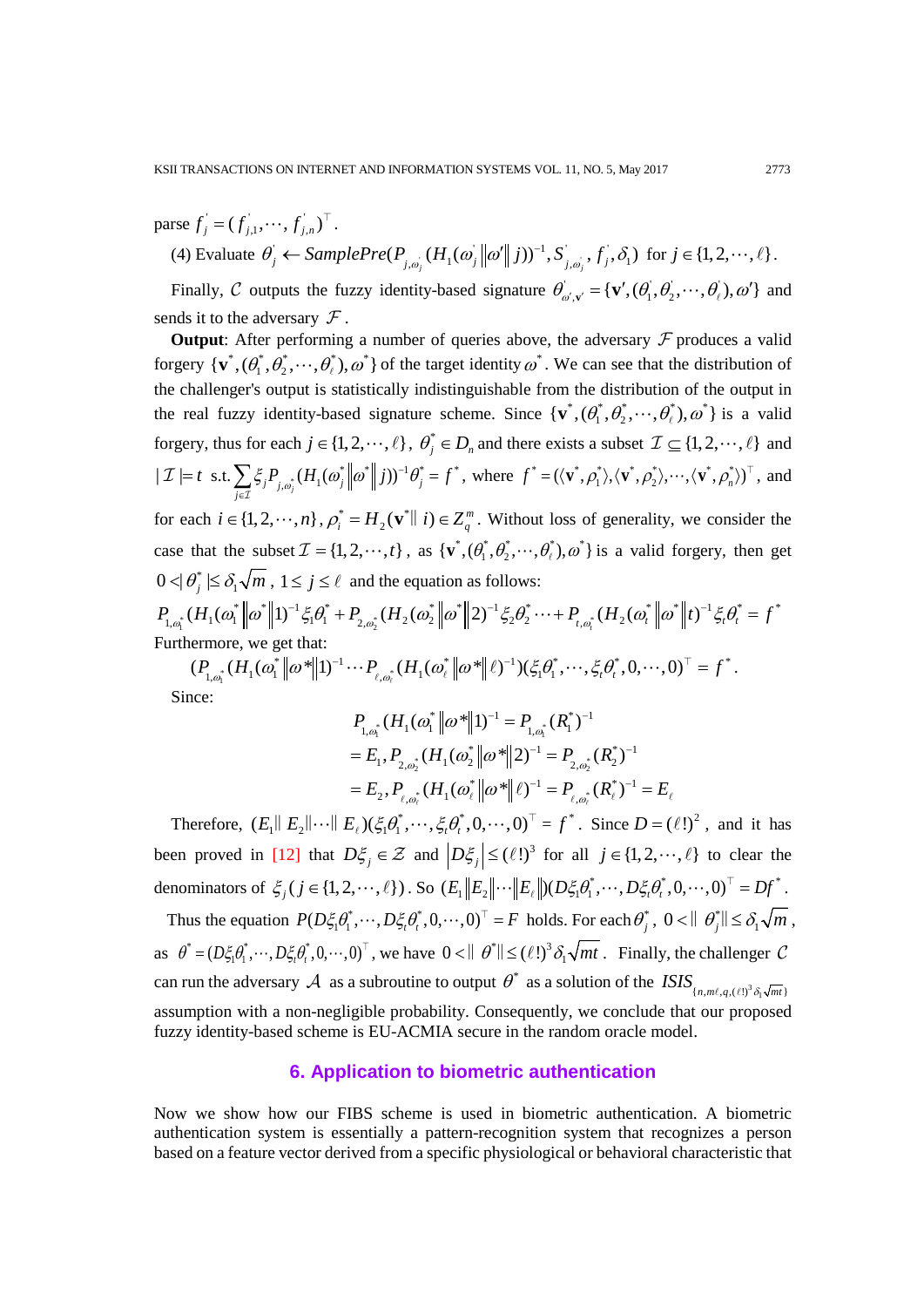the person possesses [22]. Since biometrics cannot be lost or forgotten like, e.g. computer passwords, biometric have the potential to offer higher security and more convenience for the users. We adopt the biometric authentication model described in [23]. It consists of two phases: an enrollment phase and an authentication/Verification phase.

#### **Enrollment Phase**

(1) First, Alice goes with her biometric data through an enrollment phase at a certification authority (CA). During this procedure the properties of her biometric data are measured with specialized equipment. We model the measurement data as a feature vector  $\omega = {\{\omega_1, \omega_2, \cdots, \omega_\ell\}} \in {\{0,1\}}^{\ell}.$ 

(2) From the measurement data, the private key  $S_{\omega}$  is derived using the algorithm NewBasisDel in FIBS.Extract.

(3) Then the reference data  $(\theta_1, \theta_2, \dots, \theta_\ell)$  stored in the database is obtained by applying FIBS.Sign to  $S_{\omega}$  using "Alice" as the message. Then the certification authority (CA) stores  $f = (\langle "Alice", \rho_1 \rangle, \langle "Alice", \rho_2 \rangle, \cdots, \langle "Alice", \rho_n \rangle)^\top$  ( $\rho_i = H_2("Alice"] \ni i \in \mathbb{Z}_q^m$  for each  $i \in \{1, 2, \cdots, n\}$ ) together with the reference data and the biometric measurement data.

(4) CA then erases the private key  $S_{\omega}$ , the message "Alice" and all the intermediate data physically.

#### **Authentication/verification phase**

(1) When Alice wants to authenticate herself to Bob at a later point in time, a measurement that extracts analog data  $\eta$  of her biometric data is taken. Alice sends  $f = (\langle "Alice", \rho_1 \rangle, \langle "Alice", \rho_2 \rangle, \cdots, \langle "Alice", \rho_n \rangle)^\top$   $(\rho_i = H_2("Alice" || i) \in Z_q^m$  and  $\eta$  to CA.

(2) Bob computes  $f' = (\langle "Bob", \rho_1 \rangle, \langle "Bob", \rho_2 \rangle, \cdots, \langle "Bob", \rho_n \rangle)^T$ , and randomly choose  $(\zeta_1, \zeta_2, \dots, \zeta_\ell)$ , where  $\zeta_i \in Z_a^m$ ,  $j = 1, 2 \dots, \ell$ . Finally, Bob returns f' and  $(\zeta_1, \zeta_2, \cdots, \zeta_\ell)$  to CA.

(3) CA finds the reference data  $(\theta_1, \theta_2, \dots, \theta_\ell)$  and biometric measurement data  $\omega$  by searching  $f = (\langle "Alice", \rho_1 \rangle, \langle "Alice", \rho_2 \rangle, \cdots, \langle "Alice", \rho_n \rangle)^\top$ .

(4) CA computes the set  $\mathcal{I} = \omega \cap \eta$  and returns  ${\{\theta_i^i\}}_{i \in \mathcal{I}}$  and  $\omega$  to Alice, where  $\theta_j = \theta_j + \zeta_j, \ j = 1, 2 \cdots, \ell$ .

(5) Then, Alice sends  $(\omega, {\{\theta_j^i\}}_{j \in \mathcal{I}}$ , "Alice",  $f' = (\langle "Bob", \rho_1 \rangle, \langle "Bob", \rho_2 \rangle, \cdots, \langle "Bob", \rho_n \rangle)^\top)$ to Bob by a secure channel.

(6) Finally, Bob first get  $\{\theta_i\}_{i \in \mathcal{I}}$ , each  $\theta_i = \theta_i - \zeta_i$ ,  $j = 1, 2 \cdots, \ell$ , then checks whether  $f' = (\langle "Bob", \rho_1 \rangle, \langle "Bob", \rho_2 \rangle, \cdots, \langle "Bob", \rho_n \rangle)^{\top}$  is right, where  $\theta_j \in D_n$  for all  $j \in \mathcal{I}$ , and whether the following equation holds:

$$
\sum_{j\in\mathcal{I}}\xi_j P_{j,\omega_j}(H_1(\omega_j||\omega||j))^{-1}\theta_j = (\langle \text{``Alice''}, \rho_1 \rangle, \langle \text{``Alice''}, \rho_2 \rangle, \cdots, \langle \text{``Alice''}, \rho_n \rangle)^{\top}
$$

Where , 0 *j*  $i \neq j, i$ *i*  $\xi_j = \prod_{i \neq j, i \in \mathcal{I}} \frac{0-i}{j-i}$  is the corresponding fractional lagrangian coefficient. If it holds,

Alice passes the authentication. Otherwise, Alice fails the authentication.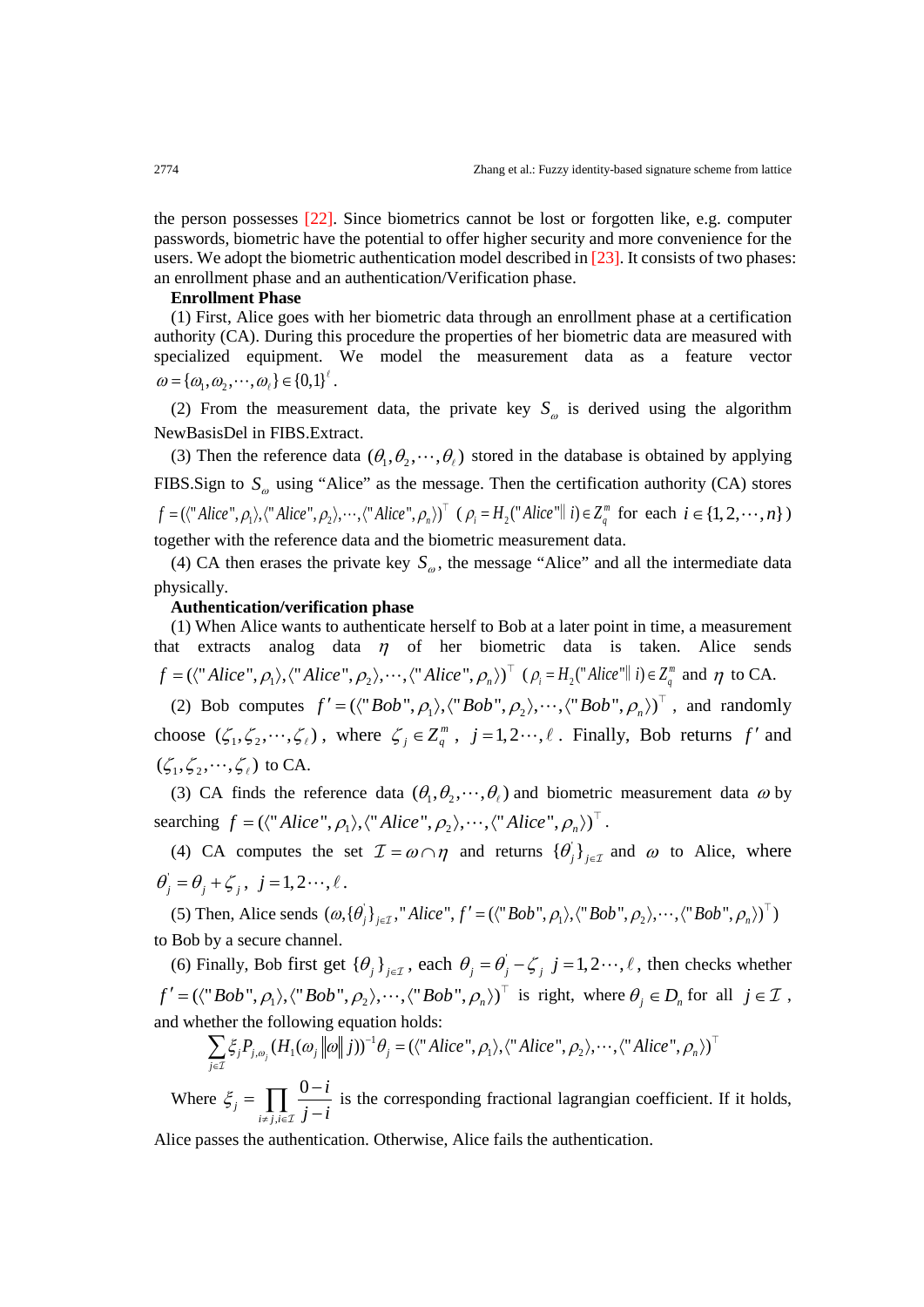# **7. Conclusions**

In this paper, we have proposed a new construction of fuzzy identity-based signature (FIBS) based on lattice assumption, which can resist quantum computer attacks. Our proposed scheme takes advantage of the lattice basis delegation technique to keep the lattice dimension unchanged, thus the size of the fuzzy identity-based signature length is invariant and much shorter. Moreover, our proposed scheme is proved existentially unforgeable under an adaptive chosen message and identity attacks (EU-ACMIA) in the random oracle model. Compared with the previous lattice-based FIBS scheme [13], our proposed FIBS scheme is more efficient, especially in terms of the communication overhead. Due to the feature of FIBS that user's identity is viewed as a set of descriptive attributes instead of a string of characters, our FIBS scheme can be well applied in biometric authentication even in the post-quantum cryptographic communication environments. The extension to an efficient fuzzy identity-based signature scheme from lattice in the standard model is our future work.

#### **8. Acknowledgements**

This work is supported by the National Natural Science Foundation of China (No.61370203) and the Young Scholars Development Fund of SWPU (No.201599010139).

#### **References**

- [1] Shamir, "Identity-based cryptosystems and signature schemes," in *Proc. of Advances in cryptology-CRYPTO'84*, LNCS, Springger-Verlag, pp.47-53, 1984. [Article\(CrossRef Link\)](http://dx.doi.org/%20doi:10.1007/3-540-39568-7_5)
- [2] A. Sahai, B. Waters, "Fuzzy identity-based encryption," in *Proc. of advances in cryptology-In Eurocrypt*, LNCS 3494, pp.457-473, 2005. [Article\(CrossRef Link\)](http://dx.doi.org/%20doi:10.1007/11426639_27)
- [3] V. Goya, O. Pande, A. Sahai, "Attribute-based encryption for fine-grained access control of encrypted data," in *Proc. of the 13th ACM Conference on Computer and Communication Security*, New York, USA, pp.221-238, 2006. [Article\(CrossRef Link\)](http://dx.doi.org/%20doi:10.1145/1180405.1180418)
- [4] L. Cheung, C. Calvin, "Provably secure ciphertect policy ABE," in *Proc. of the 13th ACM Conference on Computer and Communication Security*, New York, USA, pp. 456-465, 2007. [Article\(CrossRef Link\)](http://dx.doi.org/%20doi:10.1145/1315245.1315302)
- [5] P. Yang, Z. Cao, X. Dong, "Fuzzy identity based signature with applications to biometric authentication," *Computers and Electrical Engineering*, vol. 37, no. 4, pp. 532-540, 2011. [Article\(CrossRef Link\)](http://dx.doi.org/%20doi:10.1016/j.compeleceng.2011.04.013)
- [6] C. Wang, J. Kim, "Two constructions of fuzzy identity based signature," in *Proc. of International conference on biomedical engineering and informatics*, pp. 1-5, 2009. [Article\(CrossRef Link\)](http://dx.doi.org/%20doi:10.1109/BMEI.2009.5305820)
- [7] C. Wan, W. Che, Y. Liu, "A fuzzy identity based signature scheme," in *Proc. of International conference on E-business and information system security*, pp. 1-5, 2009. [Article\(CrossRef Link\)](http://dx.doi.org/%20doi:10.1109/EBISS.2009.5137871)
- [8] C. Wang, "A provable secure fuzzy identity based signature scheme," *Science China Information Sciences*, vol. 55, no. 9, pp. 2139-2148. 2012. [Article\(CrossRef Link\)](http://dx.doi.org/%20doi:10.1007/s11432-011-4454-x)
- [9] L. Zhang, Q. Wu, Y. Hu, "Fuzzy Biometric Identity-Based Signature in the Standard Model," *Applied Mechanics and Materials*, vols. 44-47, pp. 3350-3354, 2011. [Article\(CrossRef Link\)](http://dx.doi.org/%20doi:10.4028/www.scientific.net/AMM.44-47.3350)
- [10] P. Shor, "Polynomial-time algorithms for prime factorization and discrete logarithms on a quantum computer," *SIAM Journal on Computing*, vol. 26, no. 5, pp. 1484-1509, 1999 [Article\(CrossRef Link\)](http://dx.doi.org/%20doi:10.1137/S0097539795293172)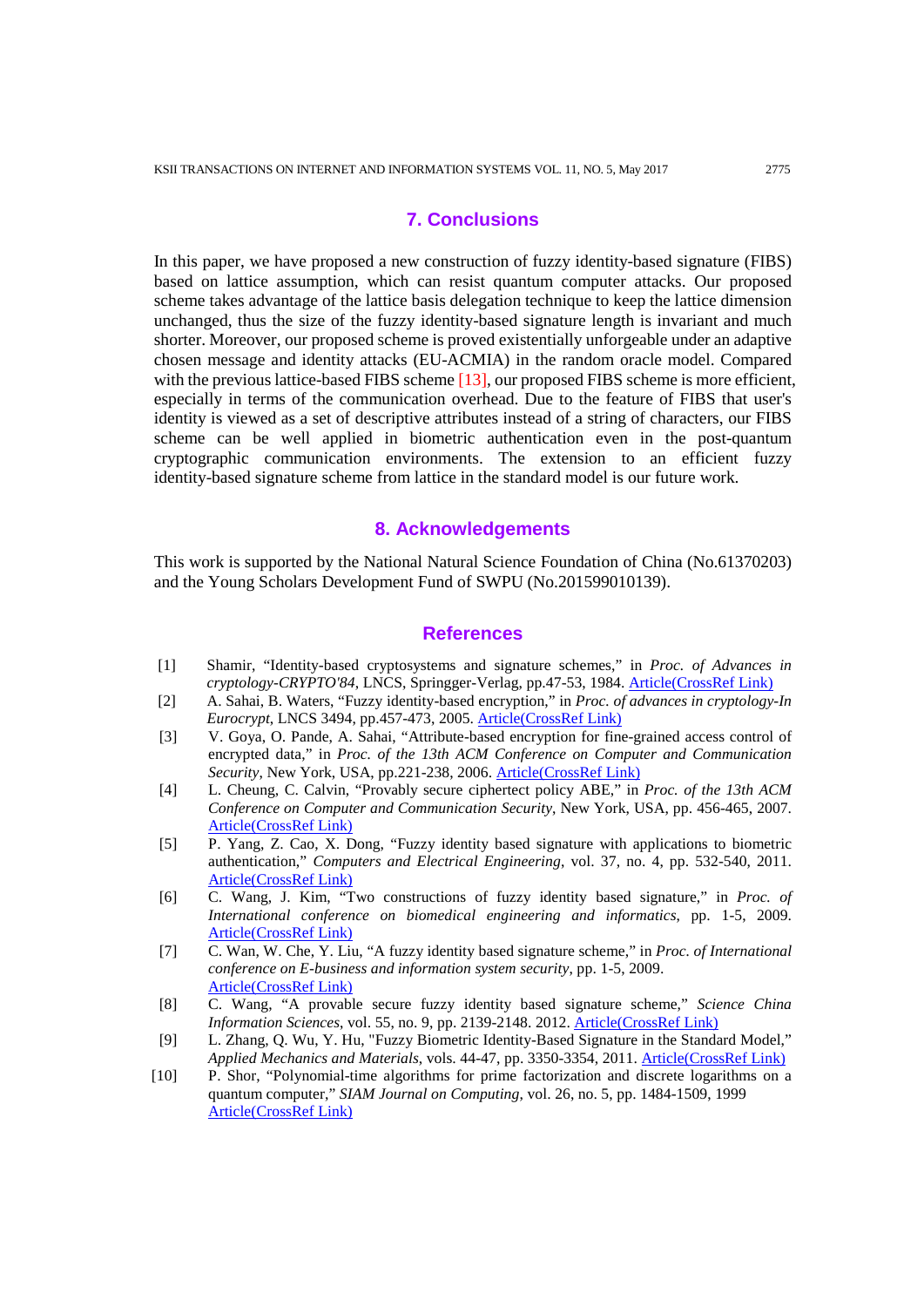- [11] O. Regev, "On lattices, learning with errors, random linear codes, and cryptography," in *Proc. of the thirty-seventh annual ACM symposium on Theory of computing*, pp.84-93, 2005. [Article\(CrossRef Link\)](http://dx.doi.org/%20doi:10.1145/1060590.1060603)
- [12] S. Agrawal, X. Boyen, Vaikuntanathan, P. Voulgaris, H. Wee, "Functional encryption for threshold functions (or Fuzzy IBE) from Lattices," *Public Key Cryprography*, pp. 280-297, 2012. [Article\(CrossRef Link\)](http://dx.doi.org/%20doi:10.1007/978-3-642-30057-8_17)
- [13] Y. Yao, Z. Li, "A novel fuzzy identity based signature scheme based on the short integer solution problem," *Computers and Electronical Engineering*, vol. 40, no. 6, pp.1930-1939, 2014. [Article\(CrossRef Link\)](http://dx.doi.org/%20doi:10.1016/j.compeleceng.2013.09.005)
- [14] D. Cash, D. Hofhein, E. Kiltz, C. Peikert, "Bonsai trees, or how to delegate a lattice basis," in *Proc. of Advances in Cryptology-Eurocrypto 2010*, LNCS, Springer-Verlag: Heidelberg, vol.6110, pp.523-552, 2010. [Article\(CrossRef Link\)](http://dx.doi.org/%20doi:10.1007/978-3-642-13190-5_27)
- [15] V. Lyubashevsky, D. Micciancio, "Asymptotically efficient lattice-based digital signatues," in *Proc. of Theory of Cryptography Conference*, LNCS, Berlin, Springer-Verlag, vol. 4948, pp.37-54, 2008. [Article\(CrossRef Link\)](http://dx.doi.org/%20doi:10.1007/978-3-540-78524-8_3)
- [16] M. Ajtai, "Generating hard instances of the short basis problem," in *Proc. of Automata, languages and Programming ICALP 1999*, LNCS, Springer Verlag; Prague, Czech Republic,vol. 1644, pp.1-9, 1999. [Article\(CrossRef Link\)](http://dx.doi.org/%20doi:10.1007/3-540-48523-6_1)
- [17] J. Alwen, C. Peikert, "Generating shorter bases for hard random lattices," *[Theory of Computing](https://link.springer.com/journal/224)  [Systems](https://link.springer.com/journal/224)*, vol. 48, no. 535, pp.75-86, 2009[. Article\(CrossRef Link\)](http://dx.doi.org/%20doi:10.1007/s00224-010-9278-3)
- [18] C. Gentry, C. Peiker, V. Vaikuntanathan, "Trapdoors for hard lattices and new cryptographic constructions," in *Proc. of the fortieth annual ACM symposium on Theory of computing*, pp.197-206, 2008. [Article\(CrossRef Link\)](http://dx.doi.org/%20doi:10.1145/1374376.1374407)
- [19] S. Agrawal, D. Boneh, X. Boyen, "Lattice basis delegation in fixed dimension and shorter-ciphertext hierarchical IBE," in *Proc. of Advances in cryptology-CRYPTO 2010*, LNCS, Springer-Verlag, vol. 6223, pp.98-115, 2010[. Article\(CrossRef Link\)](http://dx.doi.org/%20doi:10.1007/978-3-642-14623-7_6)
- [20] D. Boneh, D. Freeman, "Linearly homomorphic signatures over binary fields and new tools for lattice-based signature," in *Proc. of PKC 2011*, Berlin:Springer-Verlag, vol. 6571, pp.1-16, 2011. [Article\(CrossRef Link\)](http://dx.doi.org/%20doi:10.1007/978-3-642-14623-7_6)
- [21] F. Wang, Y. Hu, B. Wang, "Lattice-based linearly homomorphic signature scheme over binary field," *Science China Information Sciences*, vol. 56, no. 11, pp.1-9, 2013. [Article\(CrossRef](http://dx.doi.org/%20doi:10.1007/s11432-012-4681-9) Link)
- [22] S. Prabhakar, S. Pankanti, A. K. Jain, "Biometric recognition: security and privacy concerns," *IEEE Security and Privacy*, vol. 1, no. 2, pp.33-42, 2003. [Article\(CrossRef Link\)](http://dx.doi.org/%20doi:10.1109/MSECP.2003.1193209)
- [23] E. Verbitskiy, P. Tuyls, D. Denteneer, J. P. Linnartz, "Reliable biometric authentication with privacy protection," in *Proc. of the 24th symposium on information theory*, pp.125-132, 2004. [Article\(CrossRef Link\)](http://dx.doi.org/%20doi:10.1.1.79.8181)